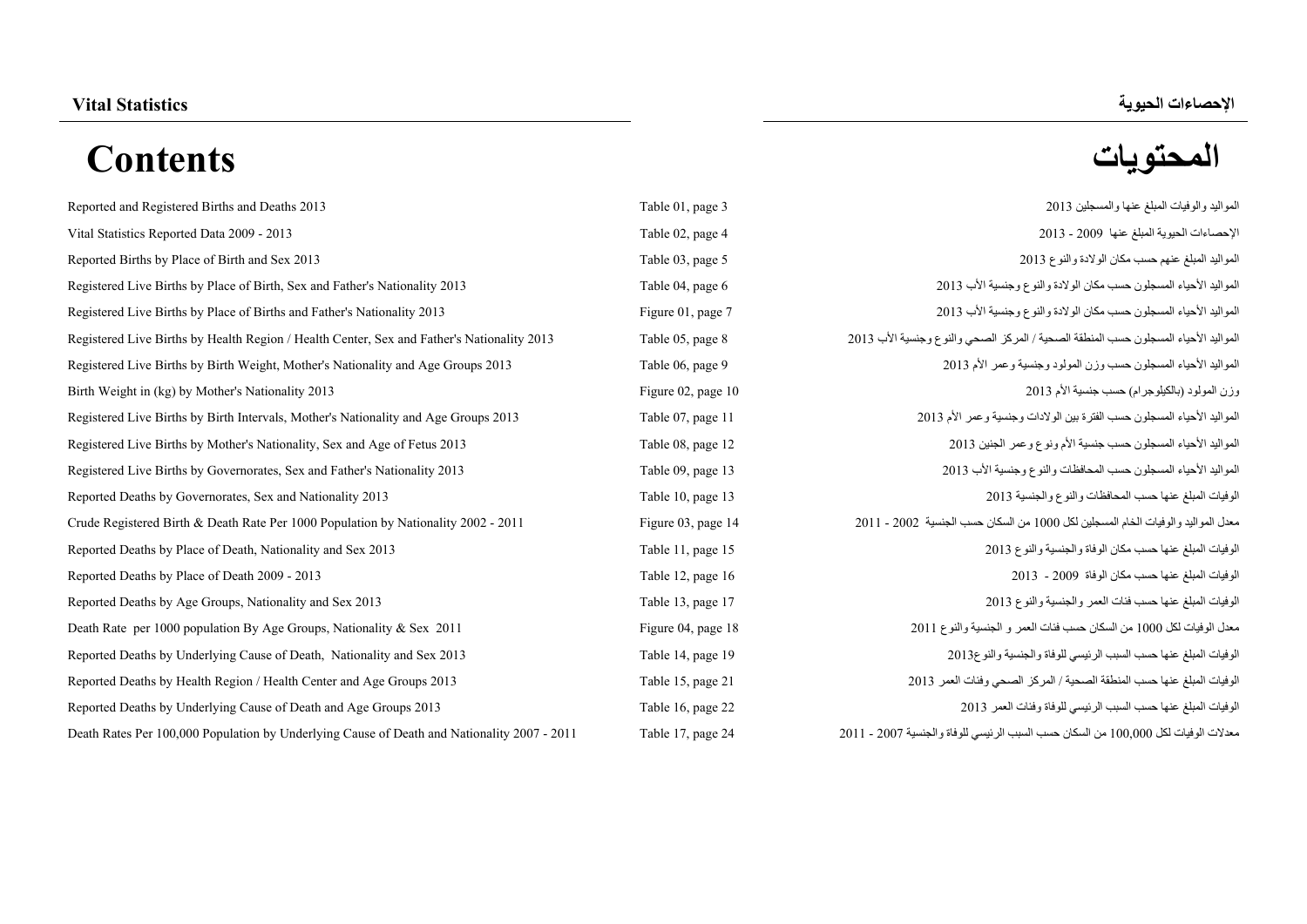# **Vital Statistics … (cont'd) ( تابع ( ... الحيوية اإلحصاءات**

| The Top Ten Leading Causes of Death by Underlying Cause of Death, Nationality and Sex 2013                     | Table 18, page 26  | الأسباب العشرة الرئيسية للوفاة لجميع الأعمار حسب التشخيص الرئيسي والجنسية والنوع 2013    |
|----------------------------------------------------------------------------------------------------------------|--------------------|------------------------------------------------------------------------------------------|
| The Top Ten Leading Causes of Death Rates Per 100,000 Population by Underlying Cause of Death<br>$2009 - 2013$ | Table 19, page 27  | معدلات أعلى عشرة أسباب للوفاة لكل 100,000 من السكان حسب السبب الرئيسي للوفاة 2009 - 2013 |
| Number & Percentage of Reported Deaths by Underlying Cause of Death and Nationality 2013                       | Figure 05, page 28 | عدد ونسبة الوفيات المبلغ عنها حسب السبب الرئيسي للوفاة الجنسية 2013                      |
| Infant Leading Causes of Death by Underlying Cause of Death, Nationality and Sex 2013                          | Table 23, page 29  | الأسباب الرئيسية لوفيات الأطفال الرضع حسب السبب الرئيسي للوفاة والجنسية والنوع 2013      |

**اإلصطالحات Conventions**

Registered Births: are births registered at Births & Deaths Registration Office at Public Health Directorate when a birth certificate is sought for a child.

Birth and Deaths databases are live systems and registration and update could be any time, therefore, previous years published statistics are always reviewed and updated accordingly to reflect the actual status.

Registration in this chapter covered the period

- a) Births: from  $1<sup>st</sup>$  January 2013 to  $31<sup>st</sup>$  March 2014
- b) Deaths: from  $1<sup>st</sup>$  January 2013 to  $15<sup>th</sup>$  May 2014

Still Birth : data was extracted direct from Birth and Deaths Office , except in 2012 as reported by the hospitals.

#### **Table 3.2**

1) To overcome the issue of under reporting and registration of infant deaths (Less than one year) since 2010 and maternal mortality since 2011 to calculate death rates in this table , data were based on:

- a) Birth and Death Registration System database
- b) Government Hospitals Discharges (Deaths) database for less than one year .

2) Other tables regarding reported deaths referred to Birth and Death Registration database System only as previous years.

المواليد المبلغ عنھم : ھم المواليد الذين تم اإلخطار عن والدتھم إلى مكتب تسجيل المواليد والوفيات بإدارة الصحة العامة . .Directorate Health Public at Office Registration Deaths & Births the to notified births are :Births Reported

المواليد المسجلين : ھم المواليد الذين ولدوا وسجلوا في سنة ما إلصدار شھادة الميالد بمكتب قيد المواليد والوفيات بإدارة .الصحة العامة

أنظمة قواعد تسجيل المواليد والوفيات تعمل على تسجيل <sup>و</sup> تحديث البيانات بصورة دائمة كلما دعت الحاجة ، لذ يتم مراجعة وتحديث اإلحصاءات المنشورة للسنوات السابقة باستمرار لتعكس الحالة الفعلية .

تم اعتماد فترة التسجيل في ھذا الفصل

- أ) المواليد : من <sup>1</sup> يناير <sup>2013</sup> ولغاية <sup>31</sup> مارس <sup>2014</sup>
- <sup>ب</sup>) الوفيات : من <sup>1</sup> يناير <sup>2013</sup> ولغاية <sup>15</sup> مايو <sup>2014</sup>

المواليد الموتى : تم اعتماد البيانات مباشرة من قسم المواليد والوفيات ، باستثناء عام <sup>2012</sup> حسب التبليغ عنھا من قِبل المستشفيات .

#### **جدول 3.2**

1) الحتساب المعدالت في ھذا الجدول ، وللتغلب على مشكلة عدم التبليغ عن وفيات الرضع لقسم تسجيل المواليد والوفيات بإدارة الصحة العامة منذ عام <sup>2010</sup> ، ووفيات االمومة منذ عام <sup>2011</sup> . فقد تم االعتماد على المصادر التالية :

- <sup>أ</sup> ) قاعدة بيانات نظام تسجيل المواليد والوفيات .
- <sup>ب</sup>) بيانات تسجيل المرخصين (المتوفين) من المستشفيات الحكومية للفئة العمرية األقل من عام .

2) تم عرض بقية جداول الوفيات المبلغ عنھا إستناداَ على قاعدة بيانات نظام تسجيل المواليد والوفيات ، كما في األعوام السابقة.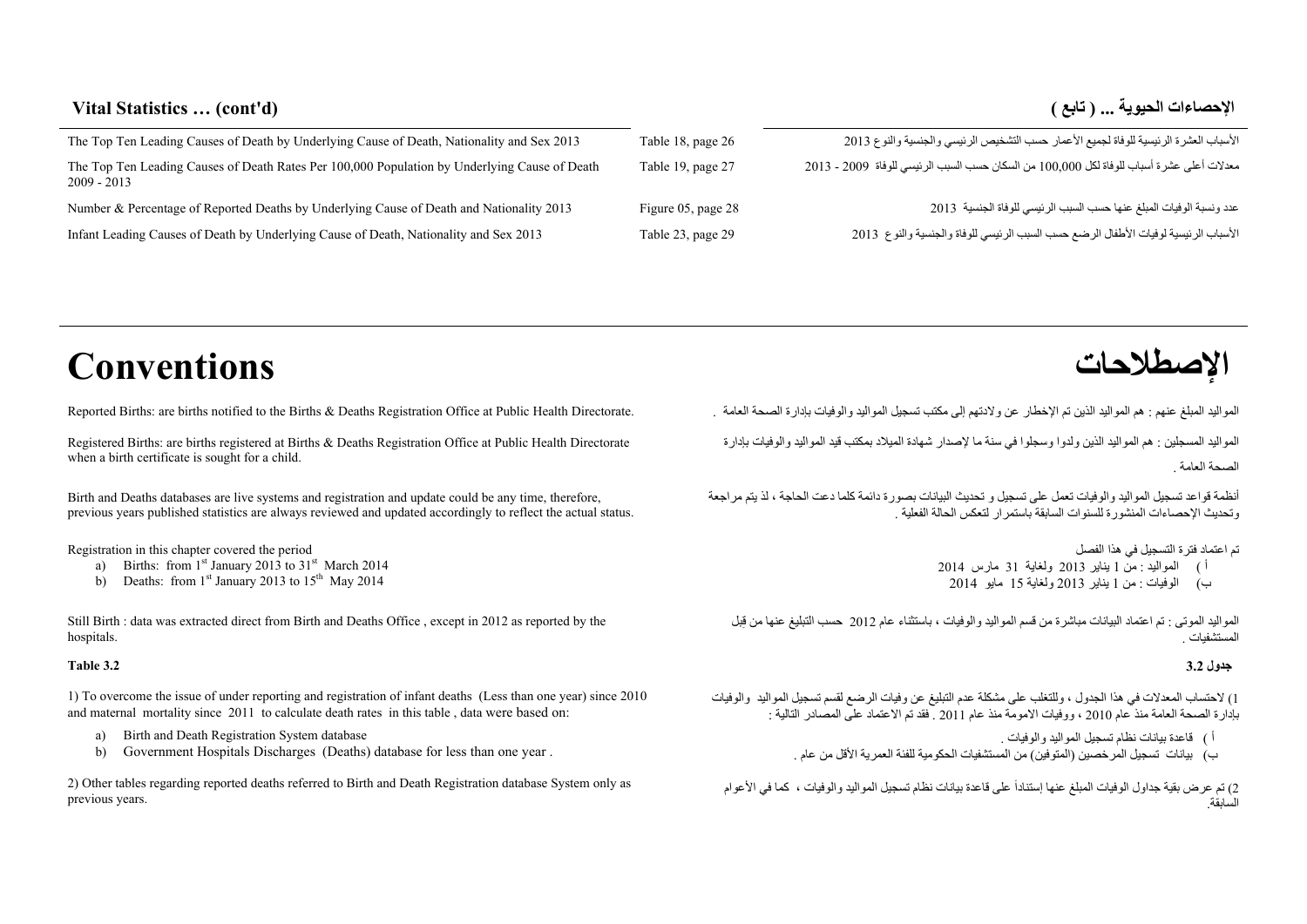<span id="page-2-0"></span>

|                   |              | Registered             |                | المسجلين             | Reported               |                | المبلغ عنهم        |                         |
|-------------------|--------------|------------------------|----------------|----------------------|------------------------|----------------|--------------------|-------------------------|
| <b>Indicators</b> |              | الجملة<br><b>Total</b> | أننى<br>Female | ذكر<br><b>Male</b>   | الجملة<br><b>Total</b> | أنشى<br>Female | ذكر<br><b>Male</b> | المؤشرات                |
|                   | Live         | 19,875                 | 9,685          | 10,190               | 19,995                 | 9,747          | الأحياء 248,10     |                         |
| <b>Births</b>     | <b>Still</b> | $\cdots$               | $\cdots$       | $\sim$ $\sim$ $\sim$ | 106                    | 55             |                    | الأموات 50<br>المو اليد |
|                   | <b>Total</b> | 19,875                 | 9,685          | 10,190               | 20,101                 | 9,802          | الجملة 10,298      |                         |
| Deaths            |              | 2,450                  | 1,000          | 1,450                | 2,569                  | 1,020          | 1,549              | الو فيات                |

#### **جدول 01 Table المواليد والوفيات المبلغ عنھا والمسجلين <sup>2013</sup> Reported and Registered Births and Deaths 2013**

ملاحظة :آخر تحديث للبيانات في أكتوبر 2014 .<br>ملاحظة :آخر تحديث للبيانات في أكتوبر 2014 .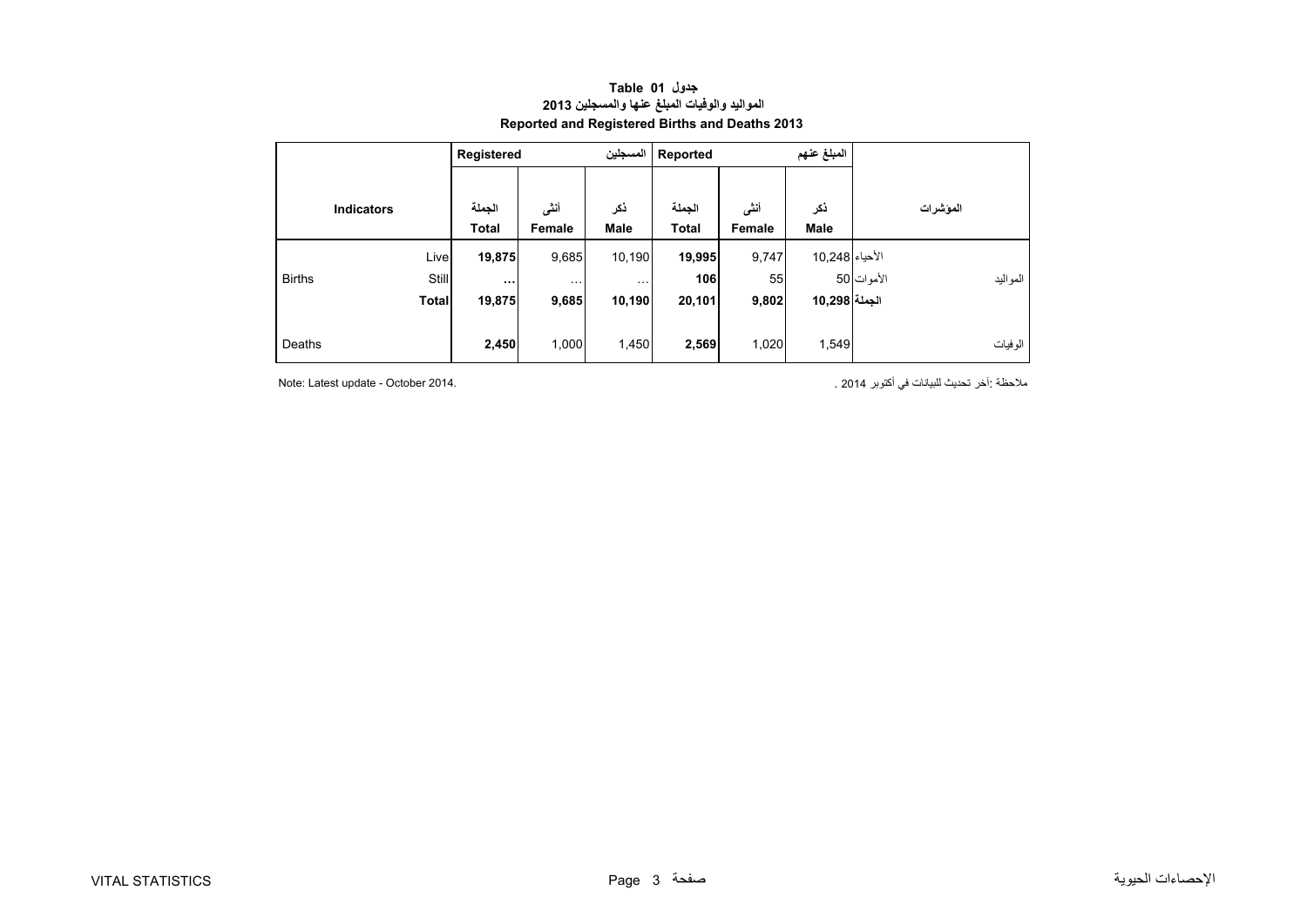#### **جدول 02 Table اإلحصاءات الحيوية المبلغ عنھا 2009 - 2013 Vital Statistics Reported Data 2009 - 2013**

<span id="page-3-0"></span>

| Indicator                                    | 2013   | 2012   | 2011   | 2010           | 2009   | المو شر                                                      |
|----------------------------------------------|--------|--------|--------|----------------|--------|--------------------------------------------------------------|
| <b>Number</b>                                |        |        |        |                |        | العدد                                                        |
| Live births                                  | 19,995 | 19.119 | 17,573 | 18,150         | 17,718 | المواليد الأحياء                                             |
| Still births                                 | 106    | 125    | 140    | 104            | 95     | المواليد الموتبي                                             |
| Total births (live & still births)           | 20.101 | 19.244 | 17.713 | 18.254         | 17.813 | جملة المواليد (المواليد الأحياء والأموات)                    |
| Premature births                             | 2,069  | 1,961  | 1.701  | 1.679          | 1.774  | المواليد الخدج                                               |
| Deaths among children < 5 Years              |        |        |        |                |        | و فيات الأطفال دو ن الخامسة من العمر                         |
| $< 7$ days                                   | 57     | 49     | 39     | 51             |        | أقل من أسبوع 35                                              |
| 7 days to $<$ 4 wks                          | 22     | 31     | 31     | 25             |        | من أسبوع الى أقل من 4 أسابيع 21                              |
| 4 wks to $<$ 1 yr                            | 72     | 69     | 69     | 64             |        | من 4 أسابيع الى أقل من عام 72                                |
| $< 1$ yr                                     | 151    | 149    | 139    | 140            |        | أقل من عام 128                                               |
| $1-4$ yrs                                    | 30     | 24     | 33     | 30             |        | من عام الى 4 أعوام 25                                        |
| $< 5$ yrs                                    | 181    | 173    | 172    | 170            |        | أقل من 5 أعو ام 153                                          |
| Maternal deaths *                            |        | 5      |        | $\overline{c}$ |        | وفيات الأمهات ما حول الو لادة *                              |
| Total deaths                                 | 2,569  | 2,613  | 2,528  | 2,401          | 2,387  | جملة الوفيات                                                 |
| Rates                                        |        |        |        |                |        | المعدلات                                                     |
| Crude birth rate/1000 population             | 16.0   | 15.8   | 14.7   | 14.8           | 15.0   | معدل المواليد الخام لكل 1000 من السكان                       |
| Still birth rate/1000 births                 | 5.3    | 6.5    | 7.9    | 5.7            | 5.3    | معدل المواليد الموتى لكل 1000 مولود                          |
| Premature birth rate/1000 live births        | 103.5  | 102.6  | 96.8   | 92.5           | 100.1  | معدل المواليد الخدج لكل 1000 مولود حي                        |
| Sex ratio at birth : Male / (per 100 Female) | 105.1  | 104.2  | 103.9  | 102.6          | 104.7  | نسبة النوع عند الولادة : ذكر/ ( لكل 100 أنثى )               |
| Mean of life expectancy at birth             | 75.3   | 75.3   | 75.3   | 75.3           | 74.6   | منوسط نوقع الحياة عند الميلاد                                |
| Prenatal mortality rate/1000 births          | 8.1    | 9.0    | 10.1   | 8.5            | 7.3    | معدل وفيات الأجنة حول الولادة لكل 1000 مولود                 |
| Neonatal mortality rate/1000 live births     | 4.0    | 4.2    | 4.0    | 4.2            | 3.2    | معدل وفيات الأجنة المبكرة لكل 1000 مولود حي                  |
| Postneonatal mortality rate/1000 live births | 3.6    | 3.6    | 3.9    | 3.5            | 4.1    | معدل وفيات الأجنة المتأخرة لكل 1000 مولود حي                 |
| Infant mortality rate/1000 live births       | 7.6    | 7.8    | 7.9    | 7.7            | 7.2    | معدل وفيات الرضع لكل 1000 مولود حي                           |
| Under 5 yrs mortality/1000 live births       | 9.1    | 9.0    | 9.8    | 9.4            | 8.6    | معدل وفيات الأطفال أقل من 5 سنوات لكل 1000 مولود حي          |
| Under 5 yrs mortality/1000 child<5yrs old    | 2.0    | 1.9    | 1.9    | 1.9            | 1.8    | معدل وفيات الأطفال أقل من 5 سنوات لكل ألف طفل أقل من 5 سنوات |
| Maternal mortality rate/100,000 live births* | 35.0   | 26.2   | 22.8   | 11.0           | 16.9   | معدل وفيات الأمومة لكل 100,000 مولود حي*                     |
| Crude death rate/1000 population             | 2.0    | 2.2    | 2.1    | 2.0            | 2.0    | معدل الوفيات الخام لكل 1000 من السكان                        |

أ ) لاحتساب المعدلات في هذا الجدول ، وللتغلب على مشكلة عدم التبليغ عن وفيات الرضع لقسم تسجيل المواليد ( a) To overcome the issue of under reporting and registration of infant deaths (Less than one year) (هن الرضع لقسم تسج since 2010 and maternal mortality since 2011 to calculate death rates in this table , data البيانات (المومة منذ عام 2011 عام 2011 عام 2010 عام 2011 عام 2014 عام 2011 عام 2014 عام 2010 عام 2011 عامة الصحة الصحة بإدارة الصح

2) Government Hospitals Discharges (Deaths) database for less than one year . بينما تم تحليل وعرض بقية جداول الوفيات المبلغ عنھا إستناداَ على قاعدة بيانات نظام تسجيل المواليد Death and Birth to referred deaths reported regarding tables other all While

b) The reduction of still birth was due to manual data collection .

جـ ) الوفيات تشمل بعض من الزوار . . visitors some include Deaths) c

from Central Information Organization.

\* تم تسجيل حالة وفاة لألمومة في الخارج في عام 2009 . 2009. in abroad reported was deaths maternal One\*

مالحظات : : Notes

فقد تم الاعتماد على المصادر التالية : "من العتماد على المصادر التالية : "من العتماد على المصادر التالية : "من ا

1) قاعدة بيانات نظام تسجيل المواليد والوفيات .<br>2) بيانات تسجيل المرخصين (المتوفين) من المستشفيات الحكومية للفلة العمرية الأقل من عام . Government Hospitals Discharges (Deaths) database for less than one year Registration database System only as previous years . . السابقة األعوام في كما ، فقط والوفيات

ب

<sup>د</sup> ) تم تحديث المعدالت لعامي <sup>2012</sup> <sup>و</sup> <sup>2013</sup> حسب آخر اصدار للسكان من الجھاز المركزي للمعلومات. released population latest to according updated were rates 2013 and 2012) d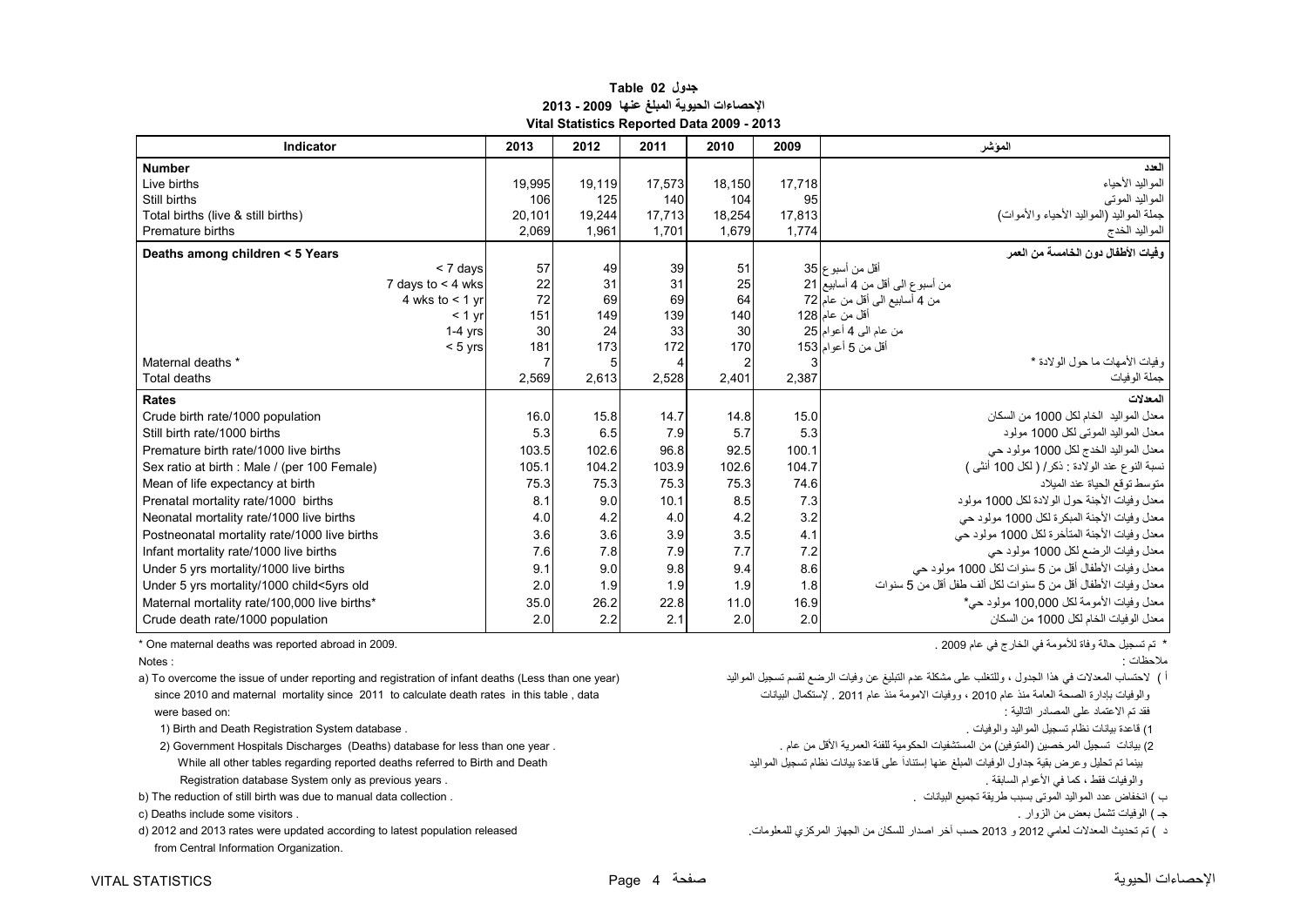<span id="page-4-0"></span>

|                                    | <b>Multiple Births</b> |                 | مو اليد متعددة | <b>Total Births</b> |                |        | جملة المواليد | <b>Still Births</b> |                |           | المواليد الموتى | <b>Live Births</b> |        | المواليد الأحياء |                                   |
|------------------------------------|------------------------|-----------------|----------------|---------------------|----------------|--------|---------------|---------------------|----------------|-----------|-----------------|--------------------|--------|------------------|-----------------------------------|
|                                    |                        |                 |                |                     |                |        |               |                     |                |           |                 |                    |        |                  |                                   |
|                                    | توأم رباعى             | توأم ثلاثى      | توأم زوجي      | الجملة              | غير مبين       | أنشى   | ذكر           | الحملة              | غير مبين       | أنشى      | ذكر             | الجملة             | أنشى   | ذكر              |                                   |
| <b>Place of Birth</b>              | Quadruplets            | <b>Triplets</b> | <b>Twins</b>   | <b>Total</b>        | <b>Unknown</b> | Female | Male          | <b>Total</b>        | <b>Unknown</b> | Female    | Male            | <b>Total</b>       | Female | Male             | مكان الولادة                      |
| <b>MOH Hospitals</b>               |                        | 12              | 201            | 9,843               |                | 4,779  | 5,063         | 67                  |                | 35        | 31              | 9,776              | 4,744  | 5.032            | مستشفيات وزارة الصحة              |
| Salmaniya Medical Complex          |                        | 12              | 197            | 6,375               |                | 3,109  | 3,265         | 61                  |                | 31        | 29              | 6,314              | 3.078  | 3,236            | مجمع السلمانية الطبي              |
| Jidhafs Maternity Hospital         |                        |                 |                | 3,468               |                | 1,670  | 1,798         | 6                   |                |           | $\overline{2}$  | 3,462              | 1.666  | 1.796            | مستشفى جدحفص للولادة              |
| <b>Other Government Hospitals</b>  |                        |                 | 136            | 6,547               |                | 3,209  | 3,338         | 28                  |                | 15        | 13              | 6,519              | 3,194  | 3,325            | مؤسسات حكومية أخر ي               |
| <b>Military Hospital</b>           |                        |                 | 89             | 4,021               |                | 1,953  | 2,068         | 28                  |                | 15        | 13              | 3,993              | 1,938  | 2,055            | المستشفى العسكري                  |
| King Hamad University Hospital     |                        |                 | 47             | 2,526               | $\cdots$       | 1,256  | 1,270         | $\ldots$            |                | $\ddotsc$ | $\ldots$        | 2,526              | 1.256  | 1.270            | مستشفى الملك حمد الجامعي          |
| <b>Private Sector</b>              |                        |                 | 38             | 3,213               |                | 1,559  | 1,654         | 11                  |                |           |                 | 3,202              | 1.554  | 1.648            | القطاع الخاص                      |
| International Hospital of Bahrain  |                        |                 |                | 106                 |                | 50     | 56            |                     |                |           |                 | 106                | 50     | 56               | مستشفى البحرين الدولي             |
| American Mission Hospital          |                        |                 |                | 564                 |                | 274    | 290           |                     |                |           |                 | 562                | 274    | 288              | مستشفى الأرسالية الأمريكية        |
| Awali Hospital                     |                        |                 |                | 170                 |                | 90     | 80            |                     |                |           |                 | 170                | 90     | 80               | مستشفى العوالي                    |
| Ibn Al-Nafees Hospital             |                        |                 | 8              | 587                 |                | 281    | 306           |                     |                |           |                 | 587                | 281    | 306              | مستشفى إبن النفيس                 |
| <b>Bahrain Specialist Hospital</b> |                        |                 | 12             | 663                 |                | 328    | 335           |                     |                |           |                 | 660                | 327    | 333              | مستشفى البحرين التخصصي            |
| Noor Specialist Hospital           |                        |                 |                | 35                  |                | 20     | 15            |                     |                |           |                 | 35                 | 20     | 15               | مستشفى نور التخصصي                |
| Al-Hilal Hospital                  |                        |                 |                | 238                 |                | 109    | 129           |                     |                |           |                 | 237                | 108    | 129              | مستشفى الهلال                     |
| Al-Kindy Specialist Hospital       |                        |                 |                | 131                 |                | 66     | 65            |                     |                |           |                 | 130                | 66     | 64               | مستشفى الكندي التخصصي             |
| Royal Bahrain Hospital             |                        |                 |                | 718                 |                | 341    | 377           |                     |                |           |                 | 714                | 338    | 376              | مستشفى رويال البحرين              |
| <b>Private Health Centers</b>      |                        |                 |                |                     |                |        |               |                     |                |           |                 |                    |        |                  | المراكز الصحية الخاصة             |
| At Home and On Route to Hospital   |                        |                 |                | 39                  |                | 20     | 19            |                     |                |           |                 | 39                 | 20     | 19               | في المنزل وفي الطريق الى المستشفى |
| <b>Other Places in Bahrain</b>     |                        |                 |                | 14                  |                |        | 11            |                     |                |           |                 | 14                 | 3      | 11               | أماكن أخرى في البحرين             |
| Born Abroad (Bahraini only)        |                        |                 |                | 445                 |                | 232    | 213           |                     |                |           |                 | 445                | 232    | 213              | في الخارج  ( للبحرينيين فقط )     |
| <b>Total</b>                       |                        | 19              | 383            | 20,101              |                | 9,802  | 10,298        | 106                 |                | 55        | 50              | 19,995             | 9,747  | 10,248           | الجملة                            |

### **جدول 03 Table المواليد المبلغ عنھم حسب مكان الوالدة والنوع <sup>2013</sup> Reported Births by Place of Birth and Sex 2013**

Source : Births and Deaths Registration Office - Public Health Directorate. .العامة الصحة إدارة - والوفيات المواليد تسجيل مكتب : المصدر

مالحظة : بيانات المواليد الموتى المبلغ عنھا من المستشفيات مباشرة. . Hospitals from directly reported was data birth Still :Note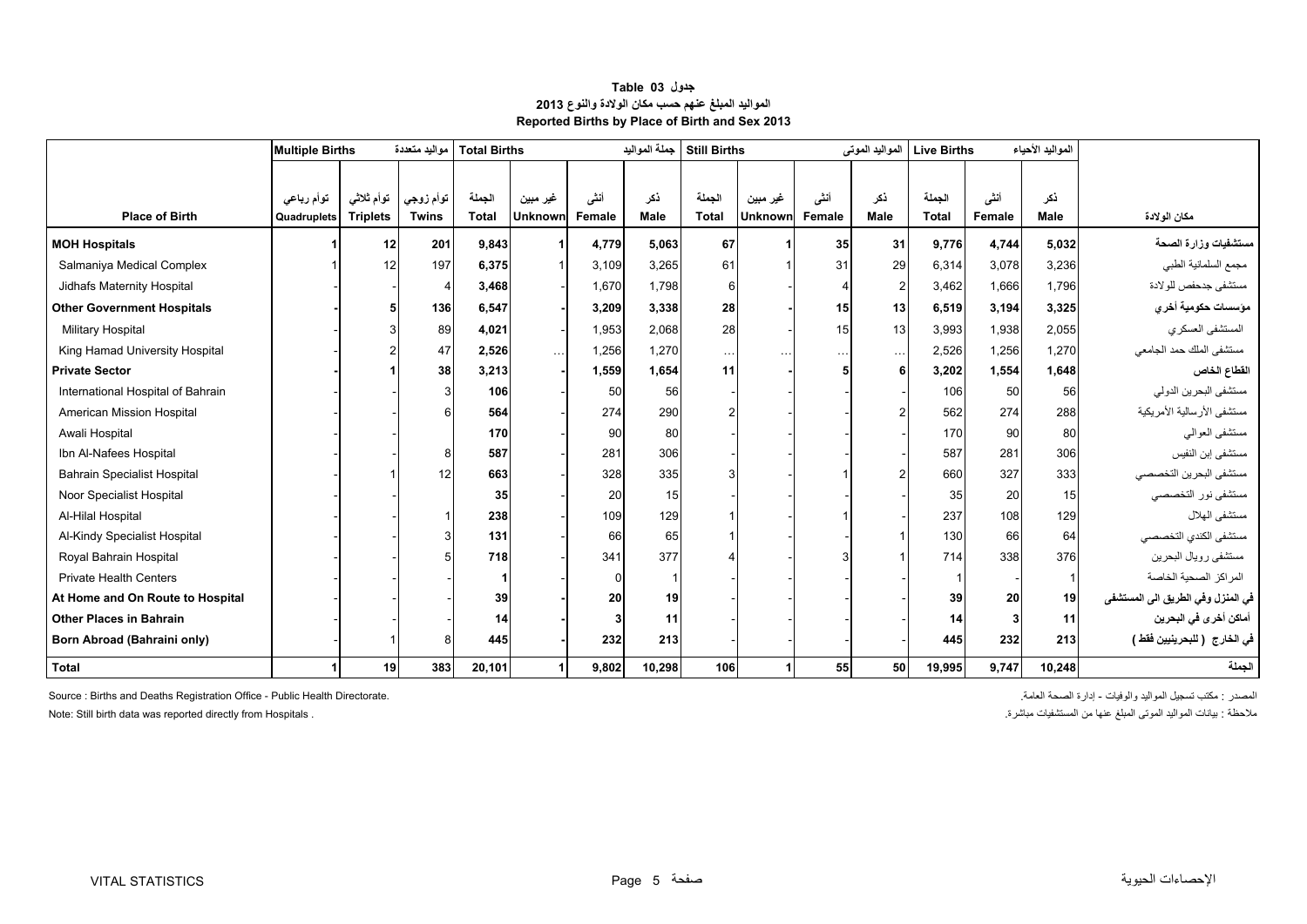<span id="page-5-0"></span>

|                                              | <b>Total</b>           |                | الحملة         | Non-Bahraini           |                | غیر بحرینی         | <b>Bahraini</b>        |                | بحرينى             |                                                |
|----------------------------------------------|------------------------|----------------|----------------|------------------------|----------------|--------------------|------------------------|----------------|--------------------|------------------------------------------------|
| <b>Place of Birth</b>                        | الجملة<br><b>Total</b> | أنشى<br>Female | ذكر<br>Male    | الجملة<br><b>Total</b> | أنشى<br>Female | ذكر<br><b>Male</b> | الجملة<br><b>Total</b> | أنشى<br>Female | ذكر<br><b>Male</b> | مكان الولادة                                   |
| <b>Ministry of Health</b>                    | 9,686                  | 4.699          | 4,987          | 2.001                  | 982            | 1,019              | 7,685                  | 3,717          | 3,968              | وزارة الصحة                                    |
| Salmaniya Medical Complex                    | 6,240                  | 3,040          | 3,200          | 1,492                  | 721            | 771                | 4,748                  | 2,319          | 2,429              | مجمع السلمانية الطبي                           |
| Jidhafs Maternity                            | 3446                   | 1659           | 1787           | 509                    | 261            | 248                | 2937                   | 1398           | 1539               | مستشفى جدحفص للولادة                           |
| <b>Other Government Hospitals</b>            | 6,505                  | 3.185          | 3,320          | 1.712                  | 862            | 850                | 4,793                  | 2.323          | 2,470              | مؤسسات حكومية أخرى                             |
| <b>Military Hospital</b>                     | 3,991                  | 1.937          | 2,054          | 667                    | 340            | 327                | 3,324                  | 1.597          | 1,727              | المستشفى العسكري                               |
| King Hamad University Hospital               | 2,514                  | 1,248          | 1,266          | 1,045                  | 522            | 523                | 1,469                  | 726            | 743                | مستشفى الملك حمد الجامعي                       |
| <b>Private Sector</b>                        | 3,186                  | 1,546          | 1,640          | 1,014                  | 495            | 519                | 2,172                  | 1,051          | 1,121              | القطاع الخاص                                   |
| International Hospital of Bahrain            | 104                    | 49             | 55             | 39                     | 19             | 20                 | 65                     | 30             | 35                 | مستشفى البحرين الدولي                          |
| American Mission Hospital                    | 558                    | 273            | 285            | 286                    | 138            | 148                | 272                    | 135            | 137                | مستشفى الأرسالية الأمريكية                     |
| Awali Hospital                               | 169                    | 90             | 79             | 36                     | 25             | 11                 | 133                    | 65             | 68                 | مستشفى العوالمي                                |
| Ibn Al-Nafees Hospital                       | 586                    | 280            | 306            | 50                     | 21             | 29                 | 536                    | 259            | 277                | مستشفى إبن النفيس                              |
| <b>Bahrain Specialist Hospital</b>           | 656                    | 325            | 331            | 230                    | 122            | 108                | 426                    | 203            | 223                | مستشفى البحرين التخصصي                         |
| Noor Specialist Hospital                     | 35                     | 20             | 15             | 3                      | $\overline{2}$ |                    | 32                     | 18             | 14                 | مستشفى نور التخصصي                             |
| Al-Hilal Hospital                            | 237                    | 108            | 129            | 181                    | 78             | 103                | 56                     | 30             | 26                 | مستشفى الهلال                                  |
| Al-Kindy Specialist Hospital                 | 130                    | 66             | 64             | 26                     | 14             | 12                 | 104                    | 52             | 52                 | مستشفى الكندي التخصصي                          |
| Royal Bahrain Hospital                       | 710                    | 335            | 375            | 162                    | 76             | 86                 | 548                    | 259            | 289                | مستشفى رويال البحرين                           |
| <b>Private Health Centers</b>                | 1                      |                |                |                        |                |                    |                        |                |                    | المر اكز الصحية الخاصة                         |
| At Home and on Route to Hospital             | 39                     | 20             | 19             |                        |                |                    | 34                     | 17             | 17                 | في المنزل وفي الطريق الى المستشفى              |
| <b>Other Places in Bahrain</b>               | 14                     | 3              | 11             |                        |                |                    | 14                     |                | 11                 | أماكن أخرى في البحرين                          |
| Born Abroad (Bahraini only)                  | 445                    | 232            | 213            | <b>NA</b>              | <b>NA</b>      | <b>NA</b>          | 445                    | 232            | 213                | في الخارج  ( للبحرينيين فقط )                  |
| Other Countries of Gulf Co-operation Council | 294                    | 148            | 146            | <b>NA</b>              | <b>NA</b>      | <b>NA</b>          | 294                    | 148            | 146                | الدول الأخرى لمجلس التعاون لدول الخليج العربية |
| Other Arabic Countries                       | 64                     | 33             | 31             | <b>NA</b>              | <b>NA</b>      | <b>NA</b>          | 64                     | 33             | 31                 | الدول العربية الأخرى                           |
| <b>Asian Countries</b>                       | 14                     | $\overline{7}$ | $\overline{7}$ | <b>NA</b>              | <b>NA</b>      | <b>NA</b>          | 14                     |                | $\overline{7}$     | الدول الأسيوية                                 |
| <b>European Countries</b>                    | 25                     | 10             | 15             | <b>NA</b>              | <b>NA</b>      | <b>NA</b>          | 25                     | 10             | 15                 | الدول الأوروبية                                |
| <b>American Countries</b>                    | 35                     | 26             | 9              | <b>NA</b>              | <b>NA</b>      | <b>NA</b>          | 35                     | 26             | 9                  | الأمر يكتين                                    |
| <b>Other Countries</b>                       | 13                     | 8              | 5              | <b>NA</b>              | <b>NA</b>      | <b>NA</b>          | 13                     |                | 5                  | دول أخرى                                       |
| <b>Total</b>                                 | 19,875                 | 9.685          | 10.190         | 4,732                  | 2,342          | 2,390              | 15,143                 | 7.343          | 7.800              | الجملة                                         |

### **جدول 04 Table المواليد األحياء المسجلون حسب مكان الوالدة والنوع وجنسية األب <sup>2013</sup> Registered Live Births by Place of Birth, Sex and Father's Nationality 2013**

Note: Data is based on Father's Nationality. . األب جنسية حسب البيانات : مالحظة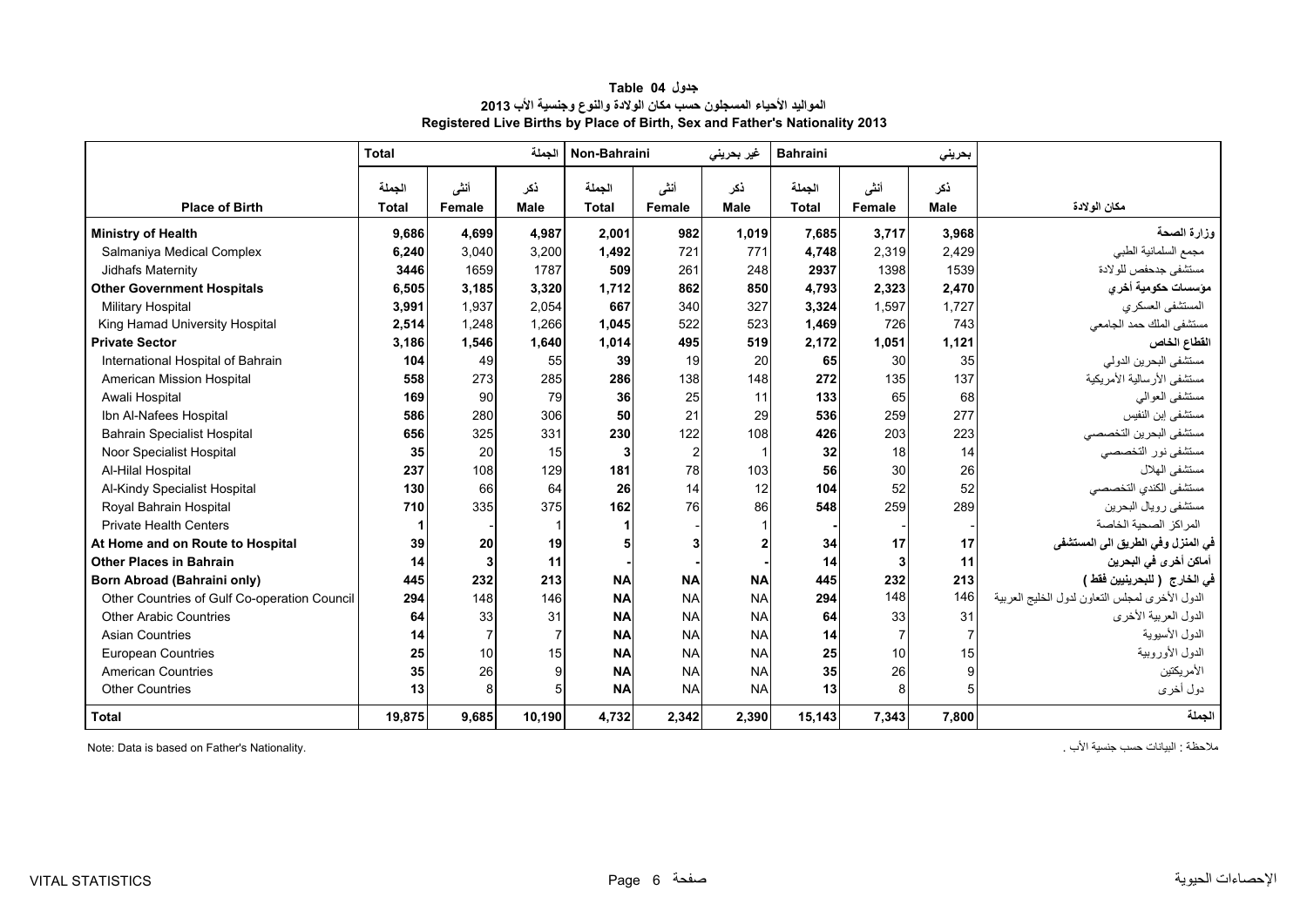**رسم بياني 01 Figure المواليد االحياء المسجلون حسب مكان الوالدة وجنسية األب <sup>2013</sup> Registered Live Births By Place of Birth & Father's Nationality 2013**

<span id="page-6-0"></span>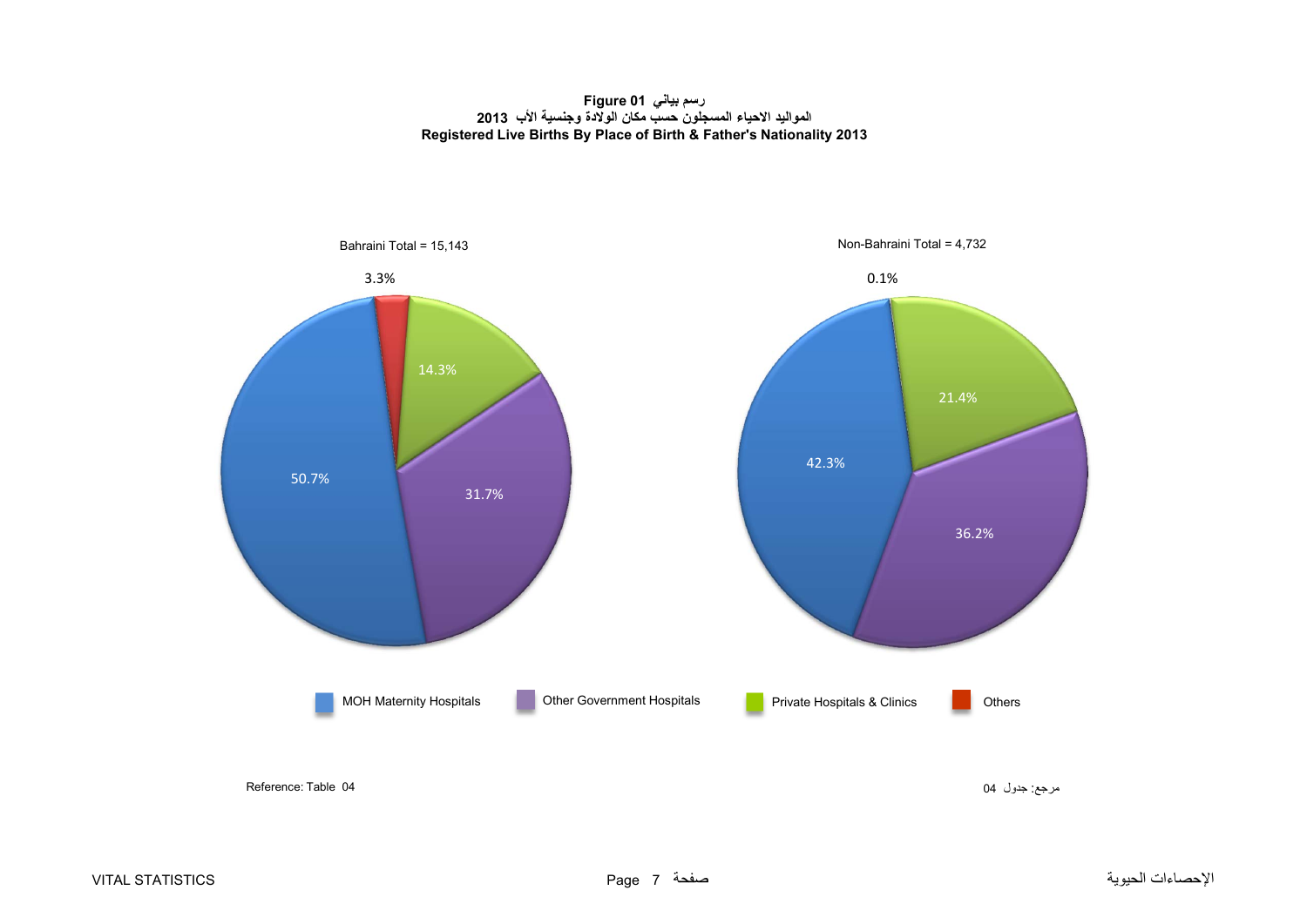<span id="page-7-0"></span>

|                                   | <b>Total</b> |        | الجملة      | Non-Bahraini |        | غیر بحرینی  | <b>Bahraini</b> |               | بحريني      |                               |
|-----------------------------------|--------------|--------|-------------|--------------|--------|-------------|-----------------|---------------|-------------|-------------------------------|
| Health Region / Health Center     | الجملة       | أنشى   | نكر         | الجملة       | أنشى   | ذكر         | الجملة          | أنشى          | نكر         | المنطقة الصحية / المركز الصحي |
|                                   | <b>Total</b> | Female | <b>Male</b> | Total        | Female | <b>Male</b> | <b>Total</b>    | <b>Female</b> | <b>Male</b> |                               |
| <b>Health Region I</b>            | 3.694        | 1,854  | 1.840       | 1.006        | 510    | 496         | 2,688           | 1,344         | 1,344       | المنطقة الصحية الأولى         |
| Muharrag                          | 1,106        | 556    | 550         | 353          | 184    | 169         | 753             | 372           | 381         | المحرق                        |
| Sh.Salman                         | 912          | 437    | 475         | 399          | 199    | 200         | 513             | 238           | 275         | الشيخ سلمان                   |
| National Bank of Bahrain - Arad   | 479          | 233    | 246         | 42           | 18     | 24          | 437             | 215           | 222         | بنك البحرين الوطني - عراد     |
| National Bank of Bahrain - Dair   | 357          | 178    | 179         | 6            | 5      | 1           | 351             | 173           | 178         | بنك البحرين الوطني - الدير    |
| Bank of Bahrain and Kuwait - Hidd | 840          | 450    | 390         | 206          | 104    | 102         | 634             | 346           | 288         | بنك البحرين والكويت - الحد    |
| <b>Health Region II</b>           | 3,156        | 1,520  | 1,636       | 1.879        | 905    | 974         | 1,277           | 615           | 662         | المنطقة الصحية الثانية        |
| Naim                              | 756          | 357    | 399         | 493          | 227    | 266         | 263             | 130           | 133         | النعيم                        |
| Ibn Sinna                         | 469          | 216    | 253         | 370          | 174    | 196         | 99              | 42            | 57          | ابن سينا                      |
| Sh.Sabah Al Salem                 | 937          | 472    | 465         | 590          | 294    | 296         | 347             | 178           | 169         | الشيخ صباح السالم             |
| Al Hoora                          | 512          | 243    | 269         | 388          | 189    | 199         | 124             | 54            | 70          | الحورة                        |
| <b>Bilad Al Kadeem</b>            | 482          | 232    | 250         | 38           | 21     | 17          | 444             | 211           | 233         | بلاد القديم                   |
| <b>Health Region III</b>          | 3,987        | 1,932  | 2,055       | 421          | 226    | 195         | 3,566           | 1,706         | 1.860       | المنطقة الصحية الثالثة        |
| Yousif A.Rahman Engineer          | 1,146        | 568    | 578         | 183          | 100    | 83          | 963             | 468           | 495         | يوسف عبدالرحمن إنجنير         |
| Isa Town                          | 726          | 334    | 392         | 84           | 43     | 41          | 642             | 291           | 351         | مدينة عيسى                    |
| Jidhafs                           | 1,424        | 678    | 746         | 124          | 64     | 60          | 1,300           | 614           | 686         | جدحفص                         |
| A'Ali                             | 691          | 352    | 339         | 30           | 19     | 11          | 661             | 333           | 328         | عالى                          |
| <b>Health Region IV</b>           | 4,538        | 2,198  | 2,340       | 1.040        | 506    | 534         | 3,498           | 1,692         | 1,806       | المنطقة الصحية الرابعة        |
| Sitra                             | 719          | 349    | 370         | 30           | 15     | 15          | 689             | 334           | 355         | ستر ۃ                         |
| Hamad Kanoo                       | 1,454        | 709    | 745         | 369          | 188    | 181         | 1,085           | 521           | 564         | حمد کانو                      |
| East Riffa                        | 1,792        | 857    | 935         | 595          | 279    | 316         | 1,197           | 578           | 619         | الرفاع الشرقي                 |
| Ahmed Ali Kanoo                   | 488          | 238    | 250         | 29           | 16     | 13          | 459             | 222           | 237         | أحمد على كانو                 |
| Jaw & Asker Clinic                | 85           | 45     | 40          | 17           | 8      | 9           | 68              | 37            | 31          | عيادة جو وعسكر                |
| <b>Health Region V</b>            | 4,452        | 2,157  | 2,295       | 373          | 187    | 186         | 4,079           | 1,970         | 2,109       | المنطقة الصحية الخامسة        |
| Hamad Town                        | 1,126        | 531    | 595         | 70           | 31     | 39          | 1,056           | 500           | 556         | مدينة حمد                     |
| Mohammad Jassim Kanoo             | 850          | 417    | 433         | 48           | 25     | 23          | 802             | 392           | 410         | محمد جاسم كانو                |
| Kuwait                            | 855          | 418    | 437         | 38           | 17     | 21          | 817             | 401           | 416         | الكويت                        |
| Zallaq                            | 144          | 66     | 78          | 28           | 13     | 15          | 116             | 53            | 63          | الزلاق                        |
| Budaiya                           | 1,239        | 604    | 635         | 115          | 63     | 52          | 1,124           | 541           | 583         | البديع                        |
| <b>Budaiya Coastal Clinic</b>     | 238          | 121    | 117         | 74           | 38     | 36          | 164             | 83            | 81          | عيادة البديع الساحلية         |
| <b>Unknown</b>                    | 48           | 24     | 24          | 13           | 8      | 5           | 35              | 16            | 19          | غير مبين                      |
| <b>Total</b>                      | 19,875       | 9,685  | 10.190      | 4,732        | 2,342  | 2,390       | 15,143          | 7,343         | 7.800       | الحملة                        |

**جدول 05 Table المواليد األحياء المسجلون حسب المنطقة الصحية / المركز الصحي والنوع وجنسية األب <sup>2013</sup> Registered Live Births by Health Region / Health Center, Sex and Father's Nationality 2013**

Note: Data is based on Father's Nationality. . األب جنسية حسب البيانات : مالحظة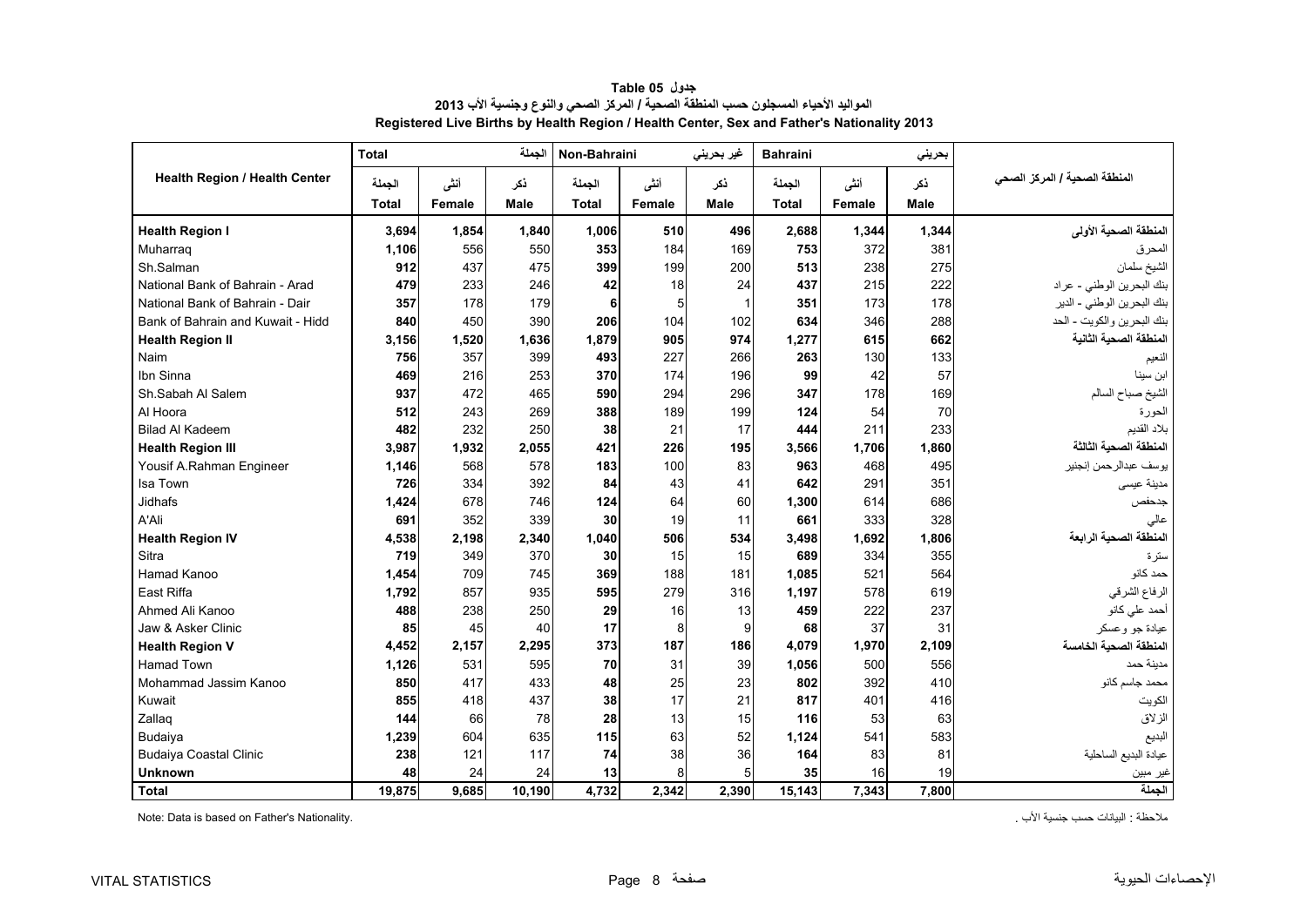<span id="page-8-0"></span>

|                        | Birth weight (kg)                      |                |                   |                                           |                |                      |                                                       |                             |                             | وزن المولود بالكيلوجرام     | <b>Mother</b>                 |                              | الأم                            |
|------------------------|----------------------------------------|----------------|-------------------|-------------------------------------------|----------------|----------------------|-------------------------------------------------------|-----------------------------|-----------------------------|-----------------------------|-------------------------------|------------------------------|---------------------------------|
| الجملة<br><b>Total</b> | غير مبين<br>Undete-<br>rmined          | 4500+          | أقل من<br>4500    | أقل من<br>Less than   Less than  <br>4000 | أقل من<br>3500 | أقل من<br>3000       | أقل من<br>Less than   Less than   Less than  <br>2500 | أقل من<br>Less than<br>2000 | أقل من<br>Less than<br>1500 | أقل من<br>Less than<br>1000 | الجنسية<br><b>Nationality</b> |                              | فنات العمر<br><b>Age Groups</b> |
| 1                      |                                        |                |                   |                                           |                |                      |                                                       |                             |                             |                             | -Bah<br>- Non-Bah             | بحريني<br>غير بحريني         | أقل من 15 less than             |
| 321<br>240             |                                        |                | 5<br>3            | 35<br>30                                  | 139<br>111     | 96<br>59             | 32<br>30                                              | 8<br>5                      | 5                           |                             | -Bah<br>1 Non-Bah             | بحريني<br>غير بحريني         | $15-19$                         |
| 2,879<br>1,285         |                                        | 7<br>6         | 51<br>34          | 416<br>212                                | 1236<br>552    | 851<br>350           | 236<br>99                                             | 49<br>19                    | 23<br>12                    |                             | 10 Bah<br>1 Non-Bah           | بحريني<br>غير بحريني         | $20 - 24$                       |
| 4,187<br>2,224         |                                        | 13<br>11       | 107<br>86         | 712<br>431                                | 1814<br>982    | 1064<br>529          | 320<br>126                                            | 90<br>34                    | 40<br>14                    |                             | 27 Bah<br>11 Non-Bah          | بحريني<br>غير بحريني         | 25-29                           |
| 3,213<br>2,013         |                                        | 15<br>16       | 119<br>105        | 627<br>402                                | 1354<br>881    | 756<br>406           | 230<br>134                                            | 59<br>37                    | 34<br>25                    |                             | 19 Bah<br>7 Non-Bah           | بحريني<br>غير بحريني         | 30-34                           |
| 1,792<br>954           |                                        | 18<br>6        | 68<br>54          | 358<br>197                                | 731<br>389     | 421<br>200           | 139<br>77                                             | 34<br>$20\,$                | 16<br>$\overline{7}$        |                             | 7Bah<br>3 Non-Bah             | بحريني<br>غير بحريني         | 35-39                           |
| 446<br>220             |                                        | 6<br>4         | 24<br>13          | 101<br>49                                 | 179<br>75      | 90<br>58             | 24<br>16                                              | 14<br>3                     | 8                           |                             | - Bah<br>- Non-Bah            | بحريني<br>غير بحريني         | 40-44                           |
| 51<br>39               |                                        | $\overline{c}$ | $\mathbf{1}$<br>8 | 13<br>$\overline{3}$                      | 16<br>17       | 13<br>$\overline{7}$ | 4                                                     | $\overline{3}$              |                             |                             | 1 Bah<br>- Non-Bah            | بحريني<br>غير بحريني         | 45-49                           |
| $\overline{7}$         |                                        |                |                   |                                           | $\overline{c}$ |                      |                                                       |                             |                             |                             | -Bah<br>- Non-Bah             | بحريني<br>غير بحريني         | $50+$                           |
| 2<br>1                 |                                        |                |                   |                                           | 2              |                      |                                                       |                             |                             |                             | -Bah<br>-Non-Bah              | بحريني<br>غير بحريني         | Unknown                         |
| 12,892                 |                                        | 60             | 375               | 2,262                                     | 5,472          | 3,291                | 985                                                   | 257                         | 126                         |                             | 64 Bah                        | بحريني                       |                                 |
| 6,983<br>19,875        | $\mathbf 2$<br>$\overline{\mathbf{c}}$ | 45<br>105      | 303<br>678        | 1,325<br>3,587                            | 3,010<br>8,482 | 1,611<br>4,902       | 484<br>1,469                                          | 119<br>376                  | 61<br>187                   |                             | 23 Non-Bah<br>87 Total        | غیر بحرین <i>ی</i><br>الجملة | الجملة<br><b>Total</b>          |

**جدول 06 Table المواليد األحياء المسجلون حسب وزن المولود وجنسية وعمر األم<sup>2013</sup> Registered Live Births by Birth Weight, Mother's Nationality and Age Groups 2013**

Note: Data is based on Mother's Nationality. . األم جنسية حسب البيانات : مالحظة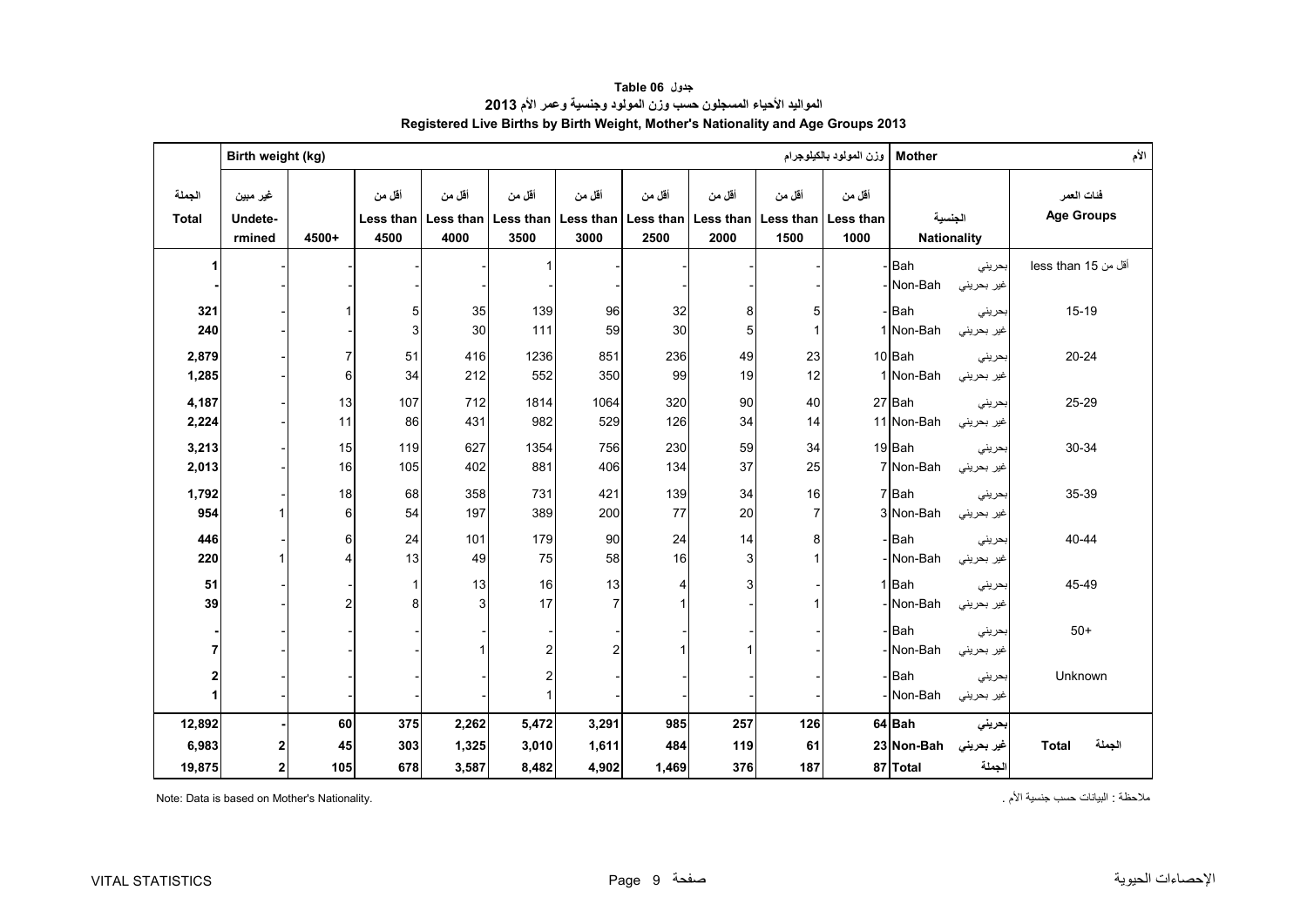#### **رسم بياني 02 Figure وزن المواليد ( بالجرام ) حسب جنسية األم <sup>2013</sup> Births Weight (g) By Mother's Nationality 2013**

Percentage

<span id="page-9-0"></span>

Cumulative Percentage



مرجع: جدول <sup>06</sup> 06 Table :Reference





+4500 mined less thanless thanless thanless thanless thanless thanless thanless than4500 4000 3500 3000 2500 2000 1500 1000

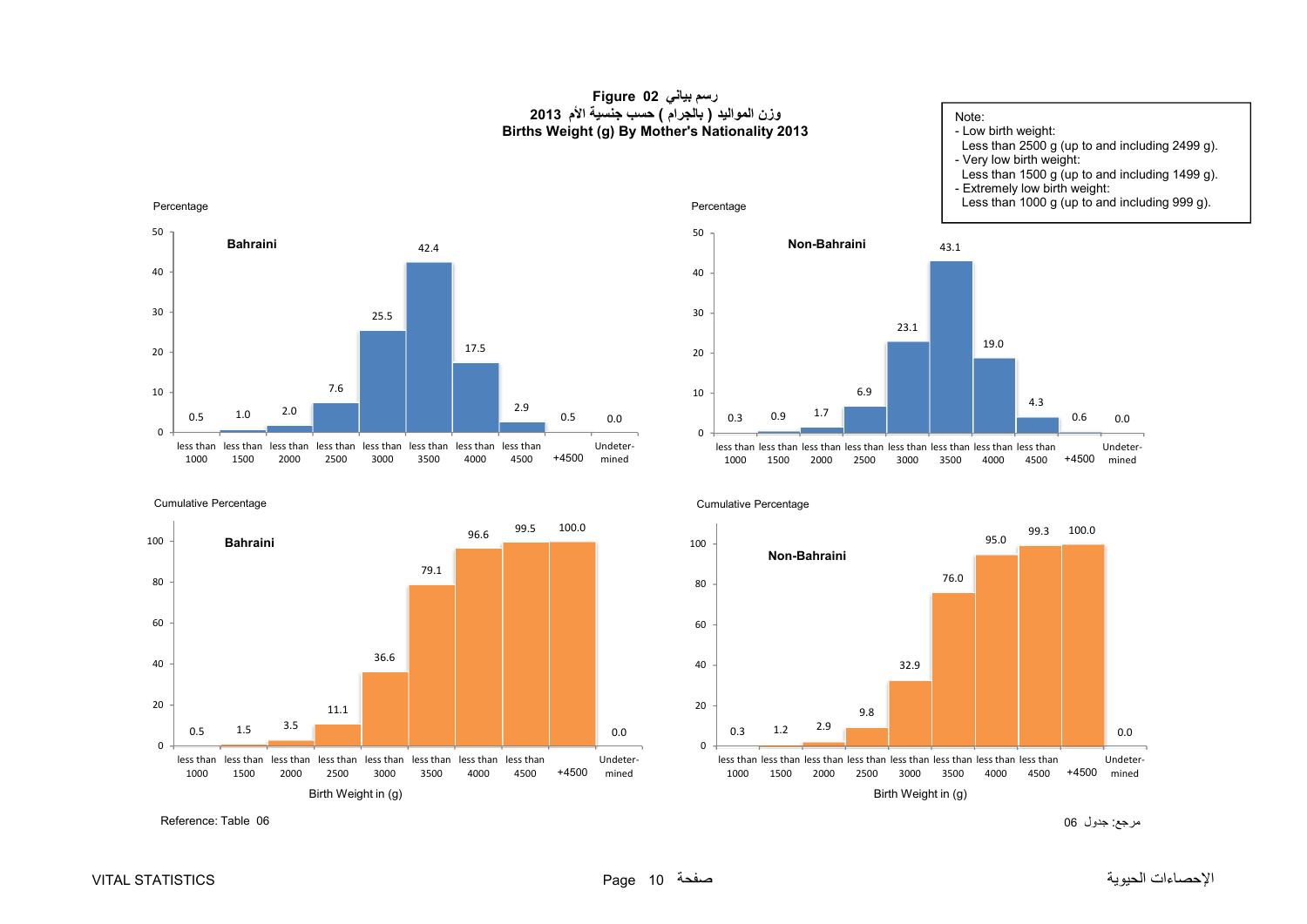<span id="page-10-0"></span>

|                        |                               |       | Interval between current delivery and previous pregnancy |                |                |       |       |       | الفترة بين الولادة الحالية والحمل السابق |                                           | <b>Mother</b>            |            | الأم                            |
|------------------------|-------------------------------|-------|----------------------------------------------------------|----------------|----------------|-------|-------|-------|------------------------------------------|-------------------------------------------|--------------------------|------------|---------------------------------|
| الجملة<br><b>Total</b> | غير مبين<br>Undete-<br>rmined | $7+$  | $6+$                                                     | $5+$           | $4+$           | $3+$  | $2+$  | $1+$  | أقل من<br>Less than<br>$\mathbf{1}$      | الو لادة<br>الأولى<br><b>1st Delivery</b> | <b>Nationality</b>       | الجنسية    | فئات العمر<br><b>Age Groups</b> |
|                        |                               |       |                                                          |                |                |       |       |       |                                          |                                           | 1Bah                     | بحريني     | أقل من 15 less than             |
|                        |                               |       |                                                          |                |                |       |       |       |                                          |                                           | Non-Bah                  | غير بحريني |                                 |
| 321                    |                               |       |                                                          |                |                | 4     | 13    | 34    | $\overline{c}$                           |                                           | 267 Bah                  | بحرينى     | $15 - 19$                       |
| 240                    |                               |       |                                                          |                |                |       | 13    | 40    | 3                                        |                                           | 184 Non-Bah              | غیر بحرینی |                                 |
| 2,879                  | 12                            | 5     |                                                          | 23             | 71             | 183   | 325   | 414   | 25                                       | 1,818 Bah                                 |                          | بحريني     | 20-24                           |
| 1,285                  | $\overline{4}$                | 5     | 3                                                        | 19             | 36             | 107   | 178   | 249   | 13                                       |                                           | 671 Non-Bah              | غير بحريني |                                 |
| 4,187                  | 17                            | 77    | 73                                                       | 224            | 474            | 731   | 723   | 546   | 16                                       | 1,306 Bah                                 |                          | بحرينى     | 25-29                           |
| 2,224                  | 5                             | 74    | 71                                                       | 122            | 204            | 280   | 354   | 312   | 14                                       |                                           | 788 Non-Bah              | غير بحريني |                                 |
| 3,213                  | 12                            | 280   | 208                                                      | 356            | 449            | 531   | 555   | 381   | 14                                       |                                           | 427 Bah                  | بحريني     | 30-34                           |
| 2,013                  | 6                             | 212   | 118                                                      | 188            | 248            | 307   | 318   | 250   | $\overline{7}$                           |                                           | 359 Non-Bah              | غير بحريني |                                 |
| 1,792                  | 2                             | 374   | 134                                                      | 228            | 208            | 250   | 297   | 156   | 8                                        |                                           | 135 Bah                  | بحريني     | 35-39                           |
| 954                    | 4                             | 205   | 71                                                       | 83             | 89             | 118   | 144   | 108   | 5                                        |                                           | 127 Non-Bah              | غير بحريني |                                 |
| 446                    |                               | 137   | 44                                                       | 45             | 56             | 47    | 56    | 36    |                                          |                                           | 24 Bah                   | بحريني     | 40-44                           |
| 220                    |                               | 74    | 21                                                       | 19             | 17             | 27    | 21    | 22    |                                          |                                           | 19 Non-Bah               | غير بحريني |                                 |
| 51                     |                               | 18    |                                                          | 8              | 5              | 6     | 3     | 3     |                                          |                                           | 4 Bah                    | بحريني     | 45-49                           |
| 39                     |                               | 19    |                                                          | $\overline{2}$ | $\overline{2}$ | 6     | 6     |       |                                          |                                           | 3 Non-Bah                | غير بحريني |                                 |
|                        |                               |       |                                                          |                |                |       |       |       |                                          |                                           | - Bah                    | بحريني     | $50+$                           |
|                        |                               |       |                                                          |                |                |       |       |       |                                          |                                           | - Non-Bah                | غير بحريني |                                 |
|                        |                               |       |                                                          |                |                |       |       |       |                                          |                                           | 2 Bah                    | بحريني     | Unknown                         |
|                        |                               |       |                                                          |                |                |       |       |       |                                          |                                           | - Non-Bah                | غير بحريني |                                 |
| 12,892                 | 43                            | 891   | 466                                                      | 884            | 1,264          | 1,752 | 1,972 | 1,570 | 66                                       | 3,984 Bah                                 |                          | بحريني     |                                 |
| 6,983                  | 19                            | 591   | 289                                                      | 433            | 597            | 845   | 1,035 | 981   | 42                                       |                                           | غير بحريني Non-Bah 2,151 |            | الجملة Total                    |
| 19,875                 | 62                            | 1,482 | 755                                                      | 1,317          | 1,861          | 2,597 | 3,007 | 2,551 | 108                                      |                                           | 6,135 Total              | الجملة     |                                 |

**جدول 07 Table المواليد األحياء المسجلون حسب الفترة بين الوالدات وجنسية وعمر األم<sup>2013</sup> Registered Live Births by Birth Intervals, Mother's Nationality and Age Groups 2013**

ملاحظة : البيانات حسب جنسية الأم . البيانات حسب جنسية الأم جنسية الأم جنسية الأم جنسية الأم . البيانات حسب جنسية الأم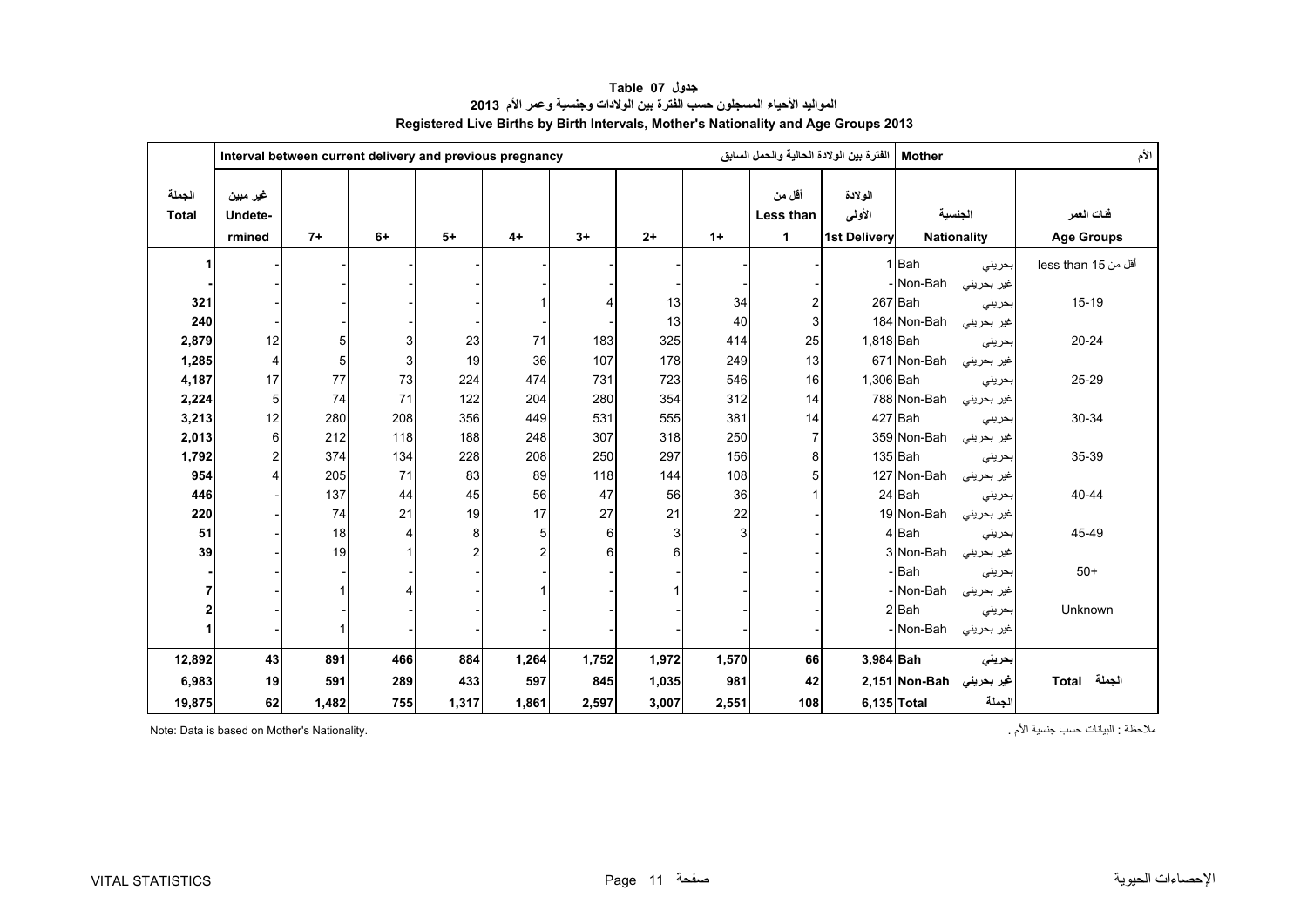<span id="page-11-0"></span>

| <b>Total</b> |        | الجملة      | Non-Bahraini |        | غیر بحرینی              | <b>Bahraini</b> | بحريني |       |                        |
|--------------|--------|-------------|--------------|--------|-------------------------|-----------------|--------|-------|------------------------|
|              |        |             |              |        |                         |                 |        |       |                        |
| الجملة       | أنشى   | ذكر         | الجملة       | أننى   | ذكر                     | الجملة          | أنثى   | ذكر   | عمر الجنين (بالأسابيع) |
| <b>Total</b> | Female | <b>Male</b> | <b>Total</b> | Female | <b>Male</b>             | <b>Total</b>    | Female | Male  | Age of Fetus (weeks)   |
| 115          | 52     | 63          | 37           | 14     | 23                      | 78              | 38     | 40    | less than 28 weeks     |
| 21           | 10     | 11          | 5            | 3      | $\overline{\mathbf{c}}$ | 16              | 7      | 9     | 28                     |
| 33           | 16     | 17          | 10           | 3      | 7                       | 23              | 13     | 10    | 29                     |
| 52           | 23     | 29          | 15           | 7      | 8                       | 37              | 16     | 21    | 30                     |
| 71           | 36     | 35          | 25           | 14     | 11                      | 46              | 22     | 24    | 31                     |
| 89           | 46     | 43          | 33           | 20     | 13                      | 56              | 26     | 30    | 32                     |
| 139          | 63     | 76          | 39           | 13     | 26                      | 100             | 50     | 50    | 33                     |
| 227          | 105    | 122         | 82           | 39     | 43                      | 145             | 66     | 79    | 34                     |
| 344          | 183    | 161         | 96           | 59     | 37                      | 248             | 124    | 124   | 35                     |
| 949          | 431    | 518         | 297          | 133    | 164                     | 652             | 298    | 354   | 36                     |
| 2,206        | 1,035  | 1,171       | 726          | 342    | 384                     | 1,480           | 693    | 787   | 37                     |
| 4,354        | 2,122  | 2,232       | 1,483        | 770    | 713                     | 2,871           | 1,352  | 1,519 | 38                     |
| 5,162        | 2,537  | 2,625       | 1,839        | 872    | 967                     | 3,323           | 1,665  | 1,658 | 39                     |
| 6,113        | 3,026  | 3,087       | 2,296        | 1,162  | 1,134                   | 3,817           | 1,864  | 1,953 | 40 & over              |
| 19,875       | 9,685  | 10,190      | 6,983        | 3,451  | 3,532                   | 12,892          | 6,234  | 6,658 | الجملة<br><b>Total</b> |

**جدول 08 Table المواليد األحياء المسجلون حسب جنسية األم ونوع وعمرالجنين <sup>2013</sup> Registered Live Births by Mother's Nationality, Sex and Age of Fetus 2013**

Note: Data is based on Mother's Nationality. . األم جنسية حسب البيانات : مالحظة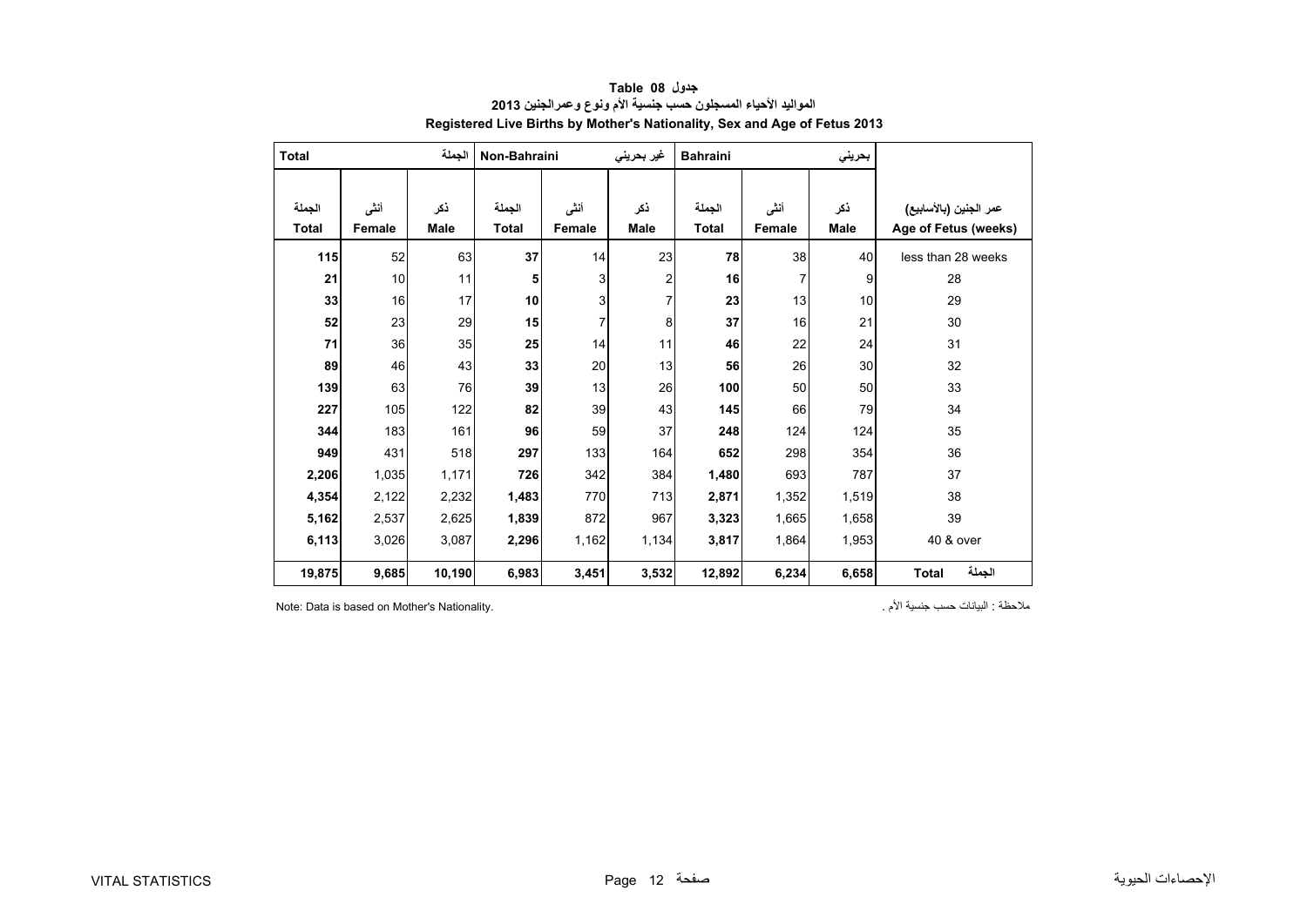<span id="page-12-0"></span>

|              | <b>Total</b> |        | الحملة      | Non-Bahraini |        | غیر بحرینی<br><b>Bahraini</b> |              |                 | بحريني      |          |
|--------------|--------------|--------|-------------|--------------|--------|-------------------------------|--------------|-----------------|-------------|----------|
|              | الحملة       | أننى   | ذكر         | الجملة       | أنشى   | ذكر                           | الجملة       | أنشى            | ذكر         |          |
| Governorate  | <b>Total</b> | Female | <b>Male</b> | Total        | Female | <b>Male</b>                   | <b>Total</b> | Female          | <b>Male</b> | المحافظة |
| Capital      | 3,269        | 1,574  | 1,695       | 1,920        | 926    | 994                           | 1,349        | 648             | 701         | العاصمة  |
| Central      | 5,195        | 2,533  | 2,662       | 719          | 372    | 347                           | 4,476        | 2,161           | 2,315       | الوسطى   |
| Muharrag     | 3,694        | 1,854  | 1,840       | 1,006        | 510    | 496                           | 2,688        | 1,344           | 1,344       | المحرق   |
| Northern     | 5,753        | 2,783  | 2,970       | 439          | 226    | 213                           | 5,314        | 2,557           | 2,757       | الشمالية |
| Southern     | 1,923        | 919    | 1,004       | 633          | 300    | 333                           | 1,290        | 619             | 671         | الجنوبية |
| Undetermined | 41           | 22     | 19          | 15           | 8      | 7                             | 26           | 14 <sub>1</sub> | 12          | غير مبين |
| <b>Total</b> | 19,875       | 9,685  | 10,190      | 4,732        | 2,342  | 2,390                         | 15,143       | 7,343           | 7,800       | الجملة   |

#### **جدول 09 Table المواليد األحياء المسجلون حسب المحافظات والنوع وجنسية األب <sup>2013</sup> Registered Live Births by Governorates, Sex and Father's Nationality 2013**

Note: Data is based on Father's Nationality. . األب جنسية حسب البيانات : مالحظة

|              | الجملة<br><b>Total</b> |                |                    | Non-Bahraini           |                | غير بحريني         | <b>Bahraini</b> |                | بحريني      |          |
|--------------|------------------------|----------------|--------------------|------------------------|----------------|--------------------|-----------------|----------------|-------------|----------|
| Governorate  | الجملة<br><b>Total</b> | أنشى<br>Female | ذكر<br><b>Male</b> | الحملة<br><b>Total</b> | أنشى<br>Female | ذكر<br><b>Male</b> | الجملة<br>Total | أنشى<br>Female | ذكر<br>Male | المحافظة |
| Capital      | 548                    | 192            | 356                | 218                    | 36             | 182                | 330             | 156            | 174         | العاصمة  |
| Central      | 740                    | 287            | 453                | 108                    | 20             | 88                 | 632             | 267            | 365         | الوسطى   |
| Muharrag     | 452                    | 212            | 240                | 61                     | 19             | 42                 | 391             | 193            | 198         | المحرق   |
| Northern     | 622                    | 249            | 373                | 60                     | 19             | 41                 | 562             | 230            | 332         | الشمالية |
| Southern     | 138                    | 55             | 83                 | 50                     | 12             | 38                 | 88              | 43             | 45          | الجنوبية |
| Undetermined | 69                     | 25             | 44                 | 69                     | 25             | 44                 |                 |                |             | غير مبين |
| <b>Total</b> | 2,569                  | 1,020          | 1,549              | 566                    | 131            | 435                | 2,003           | 889            | 1,114       | الجملة   |

## **Reported Deaths by Governorates, Sex and Nationality 2013 الوفيات المبلغ عنھا حسب المحافظات والنوع والجنسية <sup>2013</sup>**

**جدول 10 Table**

مالحظات : الوفيات تشمل بعض من الزوار . . visitors some include Deaths :Notes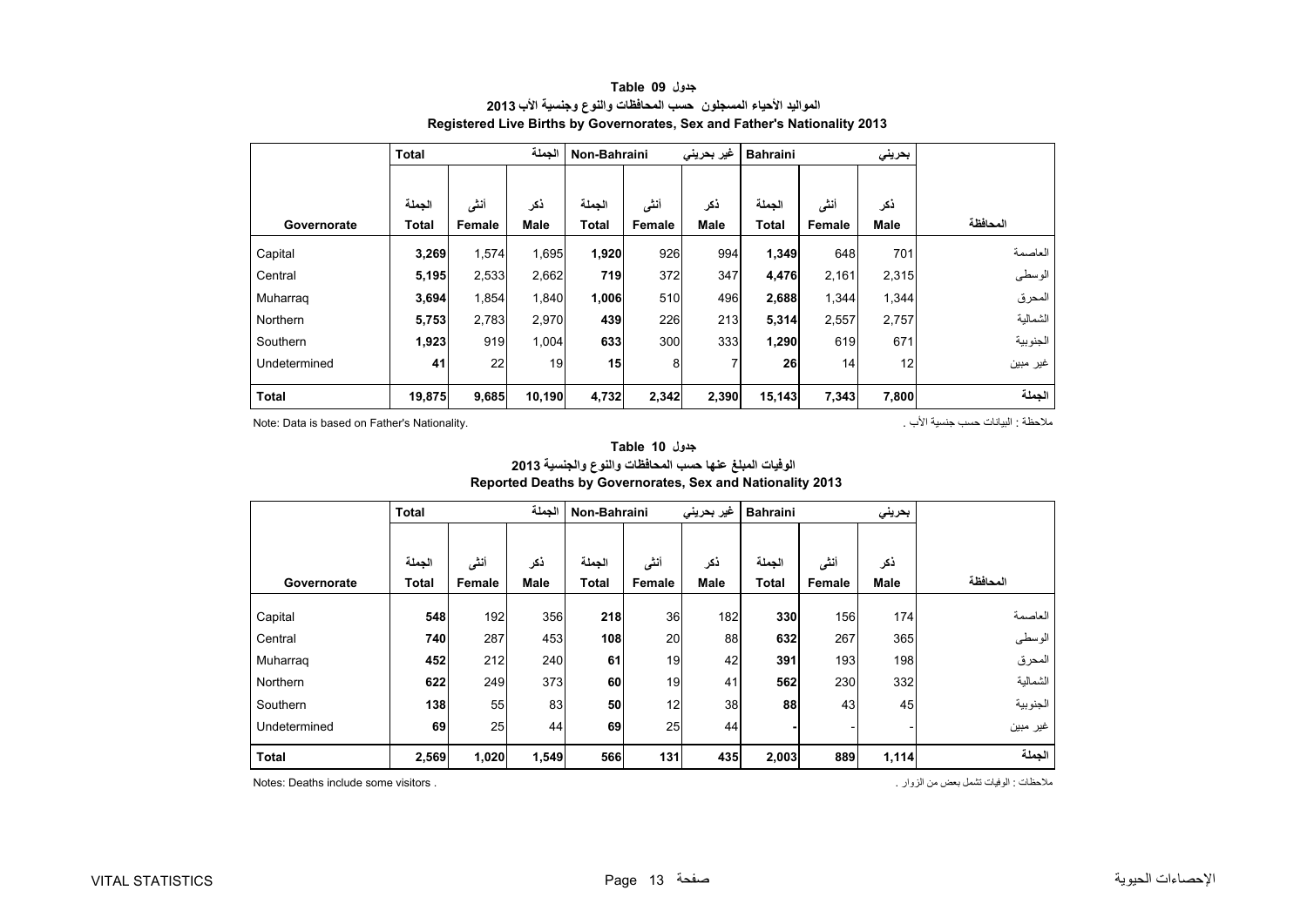**رسم بياني 03 Figure معدل المواليد والوفيات الخام المسجلين لكل <sup>1000</sup> من السكان حسب الجنسية 2004 - <sup>2013</sup> Crude Registered Birth & Death Rate Per 1000 Population by Nationality 2004 - 2013**

<span id="page-13-0"></span>

Year

مالحظات : 1) الرسم البياني يوضح آخر البيانات المتوفرة ، بسبب عدم توفر بيانات السكان . 2) المواليد المسجلين حسب جنسية الأب

Notes: 1) most available data due to unavailability of population 2) registered births by Father's nationality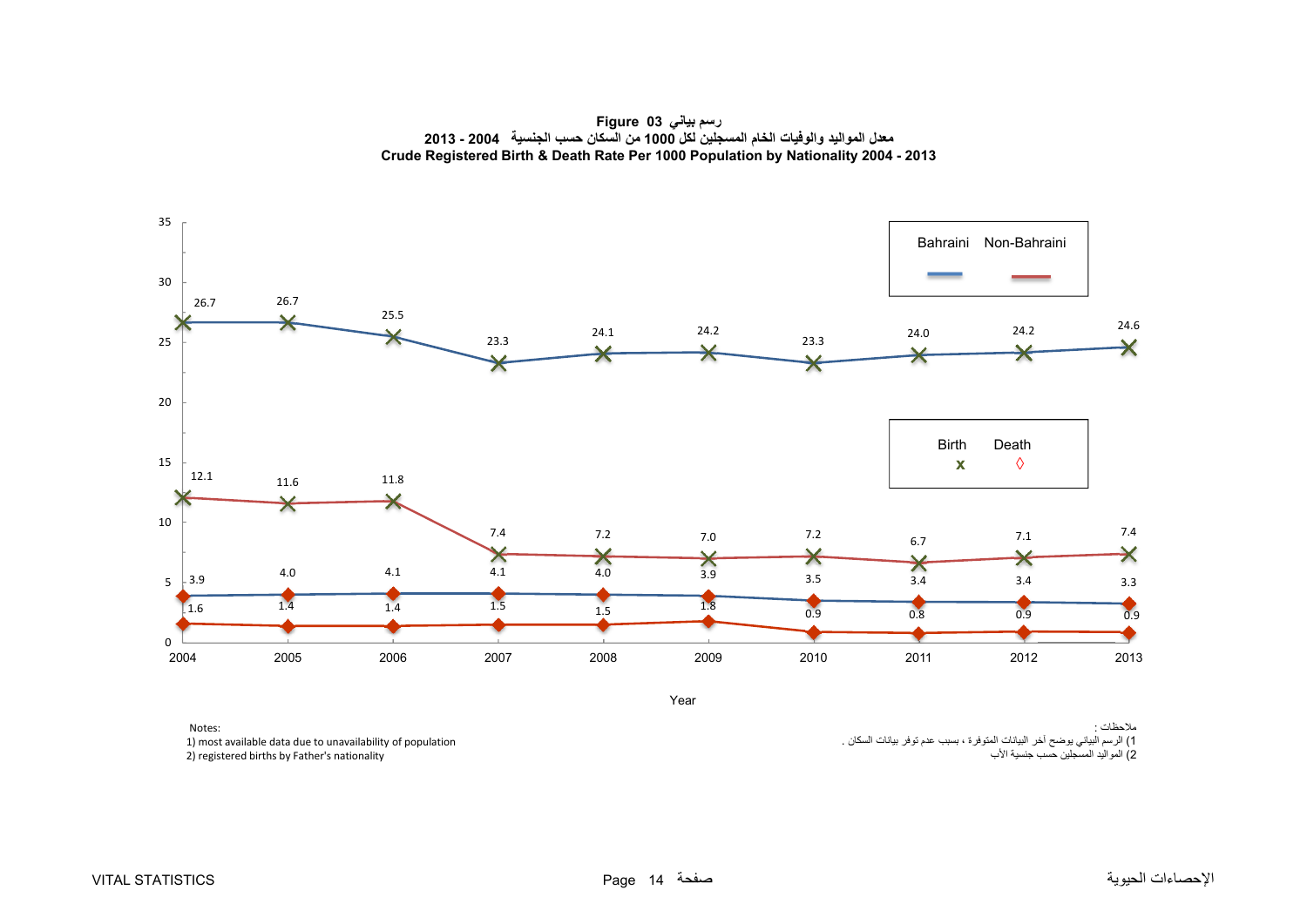<span id="page-14-0"></span>

|                                              | <b>Total</b> |                | الحملة      | Non-Bahraini |                | غير بحريني  | <b>Bahraini</b> |        | بحريني      |                                                |
|----------------------------------------------|--------------|----------------|-------------|--------------|----------------|-------------|-----------------|--------|-------------|------------------------------------------------|
|                                              | الجملة       | أننس           | ذکر         | الجملة       | أننى           | ڏکر         | الجملة          | أنشى   | ذکر         |                                                |
| <b>Place of Death</b>                        | <b>Total</b> | Female         | <b>Male</b> | <b>Total</b> | Female         | <b>Male</b> | <b>Total</b>    | Female | <b>Male</b> | مكان الوفاة                                    |
| <b>Ministry of Health Hospitals</b>          | 1,174        | 522            | 652         | 199          | 66             | 133         | 975             | 456    | 519         | وزارة الصحة                                    |
| Salmaniya Medical Complex                    | 1.160        | 517            | 643         | 194          | 65             | 129         | 966             | 452    | 514         | مجمع السلمانية الطبي                           |
| Muharraq Maternity Hospital                  |              | 3              |             |              |                |             |                 |        |             | مستشفى المحرق للولادة                          |
| <b>Health Centers</b>                        |              | $\overline{2}$ |             |              |                |             |                 |        |             | المراكز الصحبة                                 |
| <b>Other Government Hospitals</b>            | 414          | 201            | 213         | 57           | 19             | 38          | 357             | 182    | 175         | مؤسسات حكومية أخر ي                            |
| <b>Military Hospital</b>                     | 280          | 136            | 144         | 43           | 17             | 26          | 237             | 119    | 118         | المستشفى العسكري                               |
| King Hamad University Hospital               | 134          | 65             | 69          | 14           | $\overline{a}$ | 12          | 120             | 63     | 57          | مستشفى الملك حمد الجامعي                       |
| <b>Private Sector</b>                        | 48           | 20             | 28          | 19           | 2              | 17          | 29              | 18     | 11          | القطاع الخاص                                   |
| Private Clinics & Polyclinics                |              |                |             |              |                |             |                 |        |             | العبادات والمجمعات الخاصة                      |
| American Mission Hospital                    |              |                |             |              |                |             |                 |        |             | مستشفى الأرسالية الأمريكية                     |
| Awali Hospital                               |              |                |             |              |                |             |                 |        |             | مستشفى العوالمي                                |
| Ibn Al-Nafees Hospital                       |              |                |             |              |                |             |                 |        |             | مستشفى إبن النفيس                              |
| International Hospital of Bahrain            |              |                |             |              |                |             |                 |        |             | مستشفى البحرين الدولي                          |
| <b>Bahrain Specialist Hospital</b>           | 14           | 8              |             |              |                |             |                 |        |             | مستشفى البحرين التخصصي                         |
| Al-Hilal Hospital                            |              |                |             |              |                |             |                 |        |             | مستشفى الهلال                                  |
| Noor Specialist Hospital                     |              |                |             |              |                |             |                 |        |             | مستشفى نور التخصصي                             |
| Al-Kindy Specialist Hospital                 |              |                |             |              |                |             |                 |        |             | مستشفى الكندى التخصصي                          |
| Al-Amal Hospital                             |              | 3              |             |              |                |             |                 |        |             | مستشفى الامل                                   |
| At Home and on Route to Hospital             | 218          | 74             | 144         | 17           |                | 14          | 201             | 71     | 130         | في المنزل وفي الطريق الى المستشفى              |
| <b>Other Places in Bahrain</b>               | 605          | 172            | 433         | 274          | 41             | 233         | 331             | 131    | 200         | أماكن أخرى في البحرين                          |
| Abroad (Bahraini only)                       | 110          | 31             | 79          | <b>NA</b>    | <b>NA</b>      | <b>NA</b>   | 110             | 31     | 79          | في الخارج ( للبحرينيين فقط )                   |
| Other Countries of Gulf Co-operation Council | 35           | 10             | 25          | <b>NA</b>    | <b>NA</b>      | <b>NA</b>   | 35              | 10     | 25          | الدول الأخرى لمجلس التعاون لدول الخليج العربية |
| <b>Other Arabic Countries</b>                | 23           |                | 16          | <b>NA</b>    | <b>NA</b>      | <b>NA</b>   | 23              |        | 16          | الدول العربية الأخرى                           |
| <b>Asian Countries</b>                       | 36           | 8              | 28          | <b>NA</b>    | <b>NA</b>      | <b>NA</b>   | 36              |        | 28          | الدول الأسبوية                                 |
| <b>European Countries</b>                    | 10           |                |             | <b>NA</b>    | <b>NA</b>      | <b>NA</b>   | 10              |        |             | الدول الأوروبية                                |
| <b>American Countries</b>                    |              |                |             | <b>NA</b>    | <b>NA</b>      | <b>NA</b>   | $\mathbf{2}$    |        |             | الأمر يكيتان                                   |
| <b>Other Countries</b>                       |              |                |             | <b>NA</b>    | <b>NA</b>      | <b>NA</b>   |                 |        |             | دول أخرى                                       |
| <b>Total</b>                                 | 2,569        | 1,020          | 1,549       | 566          | 131            | 435         | 2,003           | 889    | 1,114       | الحملة                                         |
| Before the Law                               |              |                |             |              |                |             |                 |        |             | قبل القانون                                    |
| Within the Law                               |              |                |             |              |                |             |                 |        |             | بعد القانون                                    |
| Total                                        |              |                |             |              |                |             |                 |        |             | المجموع                                        |

#### **جدول 11 Table الوفيات المبلغ عنھا حسب مكان الوفاة والجنسية والنوع<sup>2013</sup> Reported Deaths by Place of Death, Nationality and Sex 2013**

مالحظة : الوفيات تشمل بعض من الزوار . . visitors some include Deaths :Note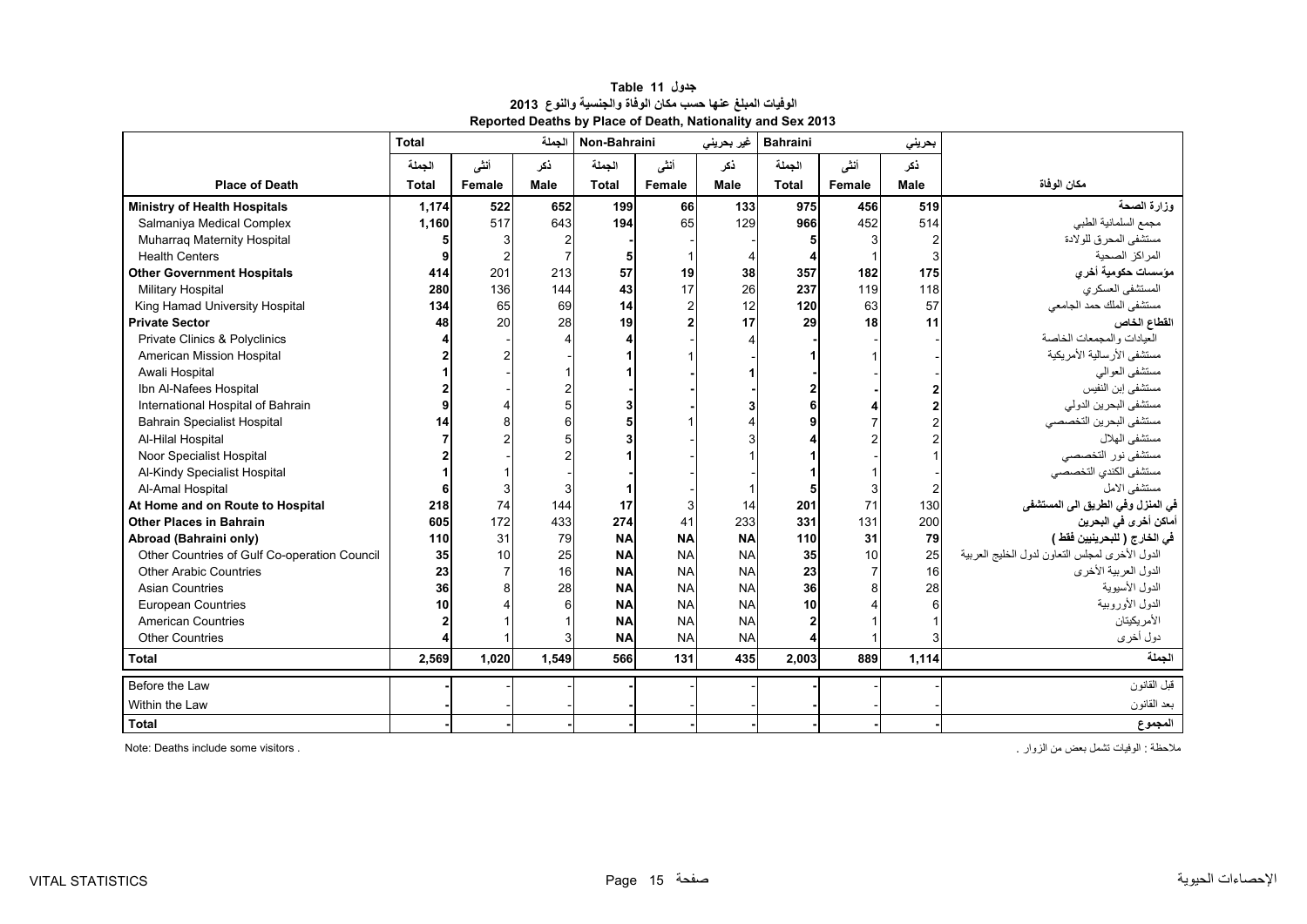<span id="page-15-0"></span>

| <b>Place of Death</b>                        | 2013      | 2012      | 2011                      | 2010      | 2009           | مكان الوفاة                                    |
|----------------------------------------------|-----------|-----------|---------------------------|-----------|----------------|------------------------------------------------|
| <b>Ministry of Health Hospitals</b>          | 1,174     | 1,269     | 1,224                     | 1,240     | 1,183          | وزارة الصحة                                    |
| Salmaniya Medical Complex                    | 1,160     | 1,244     | 1,202                     | 1,218     | 1,139          | مجمع السلمانية الطبي                           |
| Psychiatric Hospital                         |           |           |                           |           |                | مستشفى الطب النفسى                             |
| Jidhafs Maternity Hospital                   |           |           |                           |           |                | مستشفى جدحفص للولادة                           |
| Sitra Maternity Hospital                     |           |           |                           |           |                | مستشفى سنرة للولادة                            |
| Muharraq Geriatrics Hospital                 |           |           |                           |           |                | مستشفى العجزة بالمحرق                          |
| Muharrag Maternity Hospital                  |           |           |                           |           |                | مستشفى المحر ق للو لادة                        |
| West Region Maternity Hospital               | <b>NA</b> | <b>NA</b> |                           |           |                | مستشفى المنطقة الغربية للولادة                 |
| Geriatric Hospital & Long Stay Wards         |           |           |                           |           | 18             | مستشفى رعاية المسنين وأجنحة الإقامة الطويلة    |
| <b>Health Centers</b>                        | 9         | 17        | 16                        | 17        | 20             | المراكز الصحية                                 |
| <b>Other Government Hospitals</b>            | 414       | 331       | 333                       | 295       | 290            | مؤسسات حكومية أخرى                             |
| <b>Military Hospital</b>                     | 280       | 315       | 333                       | 295       | 285            | المستشفى العسكري                               |
| King Hamad University Hospital               | 134       | 15        | <b>NA</b>                 | <b>NA</b> | <b>NA</b>      | مستشفى الملك حمد الجامعي                       |
| <b>Essa Town Geriatric</b>                   |           |           |                           |           | 5              | ر عاية المسنين بمدينة عيسى                     |
| Muharraq Social Care Center                  |           |           |                           |           |                | مركز المحرق للرعاية الإجتماعية                 |
| <b>Private Sector</b>                        | 48        | 58        | 64                        | 37        | 50             | القطاع الخاص                                   |
| Private Clinics & Polyclinics                |           |           |                           |           | $\overline{7}$ | العيادات والمجمعات الخاصة                      |
| American Mission Hospital                    |           |           |                           |           | 6              | مستشفى الأرسالية الأمريكية                     |
| Awali Hospital                               |           |           |                           |           |                | مستشفى العوالمي                                |
| International Hospital of Bahrain            |           | 18        | 16                        | 14        | 12             | مستشفى البحرين الدولي                          |
| Ibn Al-Nafees Hospital                       |           |           | $\mathbf{2}^{\mathsf{I}}$ |           |                | مستشفى إبن النفيس                              |
| <b>Bahrain Specialist Hospital</b>           | 14        | 10        | 19                        |           | 14             | مستشفى البحر بن التخصصي                        |
| Al-Hilal Hospital                            |           |           | 15                        |           |                | مستشفى الهلال                                  |
| Noor Specialist Hospital                     |           |           | 5                         |           |                | مستشفى نور التخصصي                             |
| Al-Amal Hospital                             |           |           |                           |           |                | مستشفى الأمل                                   |
| Al-Kindy Specialist Hospital                 |           |           |                           | <b>NA</b> | <b>NA</b>      | مستشفى الكندي التخصصى                          |
| Royal Bahrain Hospital                       |           |           |                           | <b>NA</b> | <b>NA</b>      | مستشفى رويال البحرين                           |
| At Home and on Route to Hospital             | 218       | 460       | 458                       | 380       | 436            | في المنزل وفي الطريق الى المستشفى              |
| <b>Other Places in Bahrain</b>               | 605       | 385       | 371                       | 347       | 314            | أماكن أخرى في البحرين                          |
| Abroad (Bahraini only)                       | 110       | 110       | 78                        | 102       | 114            | في الخارج ( للبحرينيين فقط )                   |
| Other Countries of Gulf Co-operation Council | 35        | 37        | 27                        | 39        | 43             | الدول الأخرى لمجلس التعاون لدول الخليج العربية |
| <b>Other Arabic Countries</b>                | 23        | 18        |                           | 31        | 26             | الدول العربية الأخرى                           |
| <b>Asian Countries</b>                       | 36        | 35        |                           | 23        | 33             | الدول الأسيوية                                 |
| <b>European Countries</b>                    | 10        |           |                           |           |                | الدول الأوروبية                                |
| <b>American Countries</b>                    |           |           |                           |           |                | الأمريكيتان                                    |
| <b>Other Countries</b>                       |           | 11        | 48                        |           |                | دول أخرى                                       |
| <b>Total</b>                                 | 2,569     | 2,613     | 2,528                     | 2,401     | 2,387          | الحملة                                         |

### **جدول 12 Table الوفيات المبلغ عنھا حسب مكان الوفاة 2009 - 2013 Reported Deaths by Place of Death 2009 - 2013**

ملاحظة : الوفيات تشمل بعض من الزوار .<br>ـ Note: Deaths include some visitors .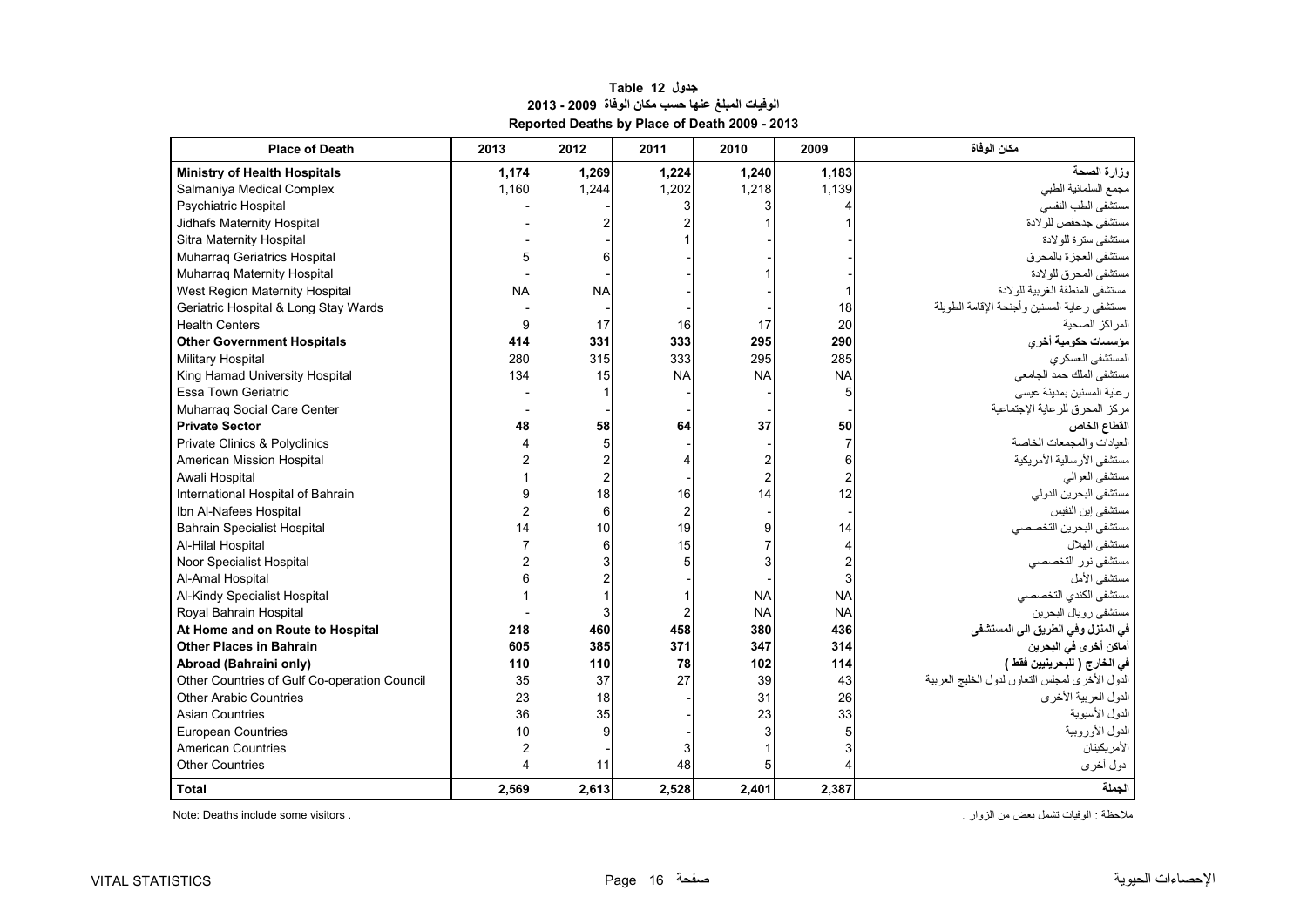<span id="page-16-0"></span>

| <b>Total</b> |                        |                | الجملة             | Non-Bahraini<br>غير بحريني |                        |                |                    | <b>Bahraini</b> |                        |                | بحريني             |                                                  |
|--------------|------------------------|----------------|--------------------|----------------------------|------------------------|----------------|--------------------|-----------------|------------------------|----------------|--------------------|--------------------------------------------------|
| $\%$         | الجملة<br><b>Total</b> | أنشى<br>Female | نكر<br><b>Male</b> | %                          | الجملة<br><b>Total</b> | أنشى<br>Female | ذكر<br><b>Male</b> | $\frac{9}{6}$   | الجملة<br><b>Total</b> | أننى<br>Female | ذكر<br><b>Male</b> | فنات المعر (بالسنوات)<br>Age Groups (Years)      |
|              |                        |                |                    |                            |                        |                |                    |                 |                        |                |                    |                                                  |
| 1.5          | 39                     | 11             | 28                 | $1.2$                      | 7                      | 3              | 4                  | 1.6             | 32                     | 8              | 24                 | أقل من أسبوع veek > *                            |
| 0.8          | 20                     | 13             | $\overline{7}$     | 1.1                        | 6                      |                | 2                  | 0.7             | 14                     | 9              | 5                  | من أسبوع الى أقل من 4 أسابيع 7 days to < 4 wks * |
| 2.5          | 63                     | 27             | 36                 | 2.7                        | 15                     | $\overline{7}$ | 8                  | 2.4             | 48                     | 20             | 28                 | من 4 أسابيع الى أقل من عام 4 wks to < 1 yr *     |
| 1.2          | 30                     | 16             | 14                 | 0.5                        | 3                      | 3              |                    | 1.3             | 27                     | 13             | 14                 | $1 - 4$                                          |
| 0.7          | 17                     | 7              | 10                 | 0.0                        |                        |                |                    | 0.8             | 17                     |                | 10                 | $5 - 9$                                          |
| 0.5          | 12                     | 7              | 5                  | 0.5                        | 3                      |                | 2                  | 0.4             | 9                      | 6              | 3                  | $10 - 14$                                        |
| 1.3          | 34                     | 4              | 30                 | 0.9                        | 5                      |                | 5                  | 1.4             | 29                     |                | 25                 | $15 - 19$                                        |
| 2.5          | 65                     | 16             | 49                 | 5.5                        | 31                     | 7              | 24                 | 1.7             | 34                     | 9              | 25                 | $20 - 24$                                        |
| 2.9          | 75                     | 21             | 54                 | 7.6                        | 43                     | 11             | 32                 | 1.6             | 32                     | 10             | 22                 | $25 - 29$                                        |
| 4.5          | 115                    | 24             | 91                 | 11.3                       | 64                     | 10             | 54                 | 2.5             | 51                     | 14             | 37                 | $30 - 34$                                        |
| 4.0          | 104                    | 26             | 78                 | 9.2                        | 52                     | 11             | 41                 | 2.6             | 52                     | 15             | 37                 | $35 - 39$                                        |
| 4.6          | 117                    | 28             | 89                 | 11.5                       | 65                     | 11             | 54                 | 2.6             | 52                     | 17             | 35                 | $40 - 44$                                        |
| 5.3          | 136                    | 50             | 86                 | 8.7                        | 49                     | 11             | 38                 | 4.3             | 87                     | 39             | 48                 | $45 - 49$                                        |
| 7.1          | 182                    | 66             | 116                | 10.2                       | 58                     | 12             | 46                 | 6.2             | 124                    | 54             | 70                 | $50 - 54$                                        |
| 8.5          | 219                    | 67             | 152                | 9.7                        | 55                     | 4              | 51                 | 8.2             | 164                    | 63             | 101                | $55 - 59$                                        |
| 8.0          | 206                    | 70             | 136                | 6.2                        | 35                     | 10             | 25                 | 8.5             | 171                    | 60             | 111                | $60 - 64$                                        |
| 7.3          | 187                    | 93             | 94                 | 4.8                        | 27                     | 11             | 16                 | 8.0             | 160                    | 82             | 78                 | $65 - 69$                                        |
| 8.6          | 222                    | 109            | 113                | 2.1                        | 12                     | 3              | 9                  | 10.5            | 210                    | 106            | 104                | $70 - 74$                                        |
| 28.1         | 723                    | 365            | 358                | 5.8                        | 33                     | 12             | 21                 | 34.4            | 690                    | 353            | 337                | $75+$                                            |
| 0.1          | 3                      |                | 3                  | 0.5                        | 3                      |                | $\overline{3}$     |                 |                        |                |                    | Undetermined<br>غير مبين                         |
| 100          | 2,569                  | 1,020          | 1,549              | 100                        | 566                    | 131            | 435                | 100             | 2,003                  | 889            | 1,114              | الجملة<br><b>Total</b>                           |

#### **جدول 13 Table الوفيات المبلغ عنھا حسب فئات العمر والجنسية والنوع<sup>2013</sup> Reported Deaths by Age Groups, Nationality and Sex 2013**

\* بيانات وفيات الرضع ( أقل من سنة ) في هذا الجدول أقل من البيانات الموضحة في جدول 02 lonfant deaths (less than one year) data in this table is lower than \* بسبب مشكلة

مالحظة : الوفيات تشمل بعض من الزوار . . visitors some include Deaths : Note

it was shown in table 02 due to under reporting to Births & Deaths

Registration Office, for more information refer to the table. . للجدول الرجوع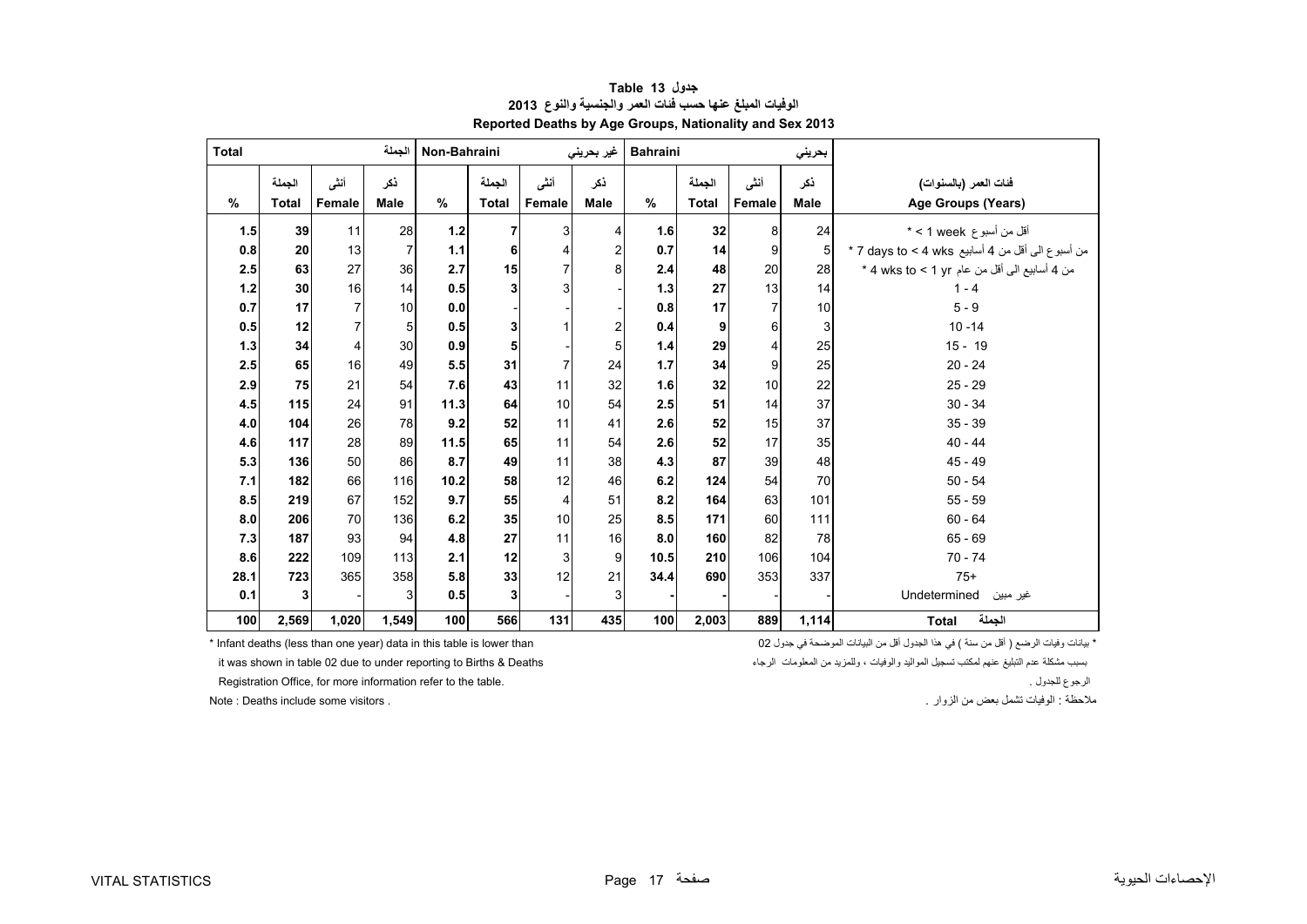#### **رسم بياني 04 Figure معدل الوفيات لكل <sup>1000</sup> من السكان حسب فئات العمر <sup>و</sup> الجنسية والنوع <sup>2011</sup> Death Rate per 1000 population By Age Groups, Nationality & Sex 2011**

<span id="page-17-0"></span>

الرسم البياني يوضح آخر البيانات المتوفرة ، بسبب عدم توفر بيانات السكان .<br>الرسم البياني يوضح آخر البيانات المتوفرة ، بسبب عدم توفر بيانات السكان .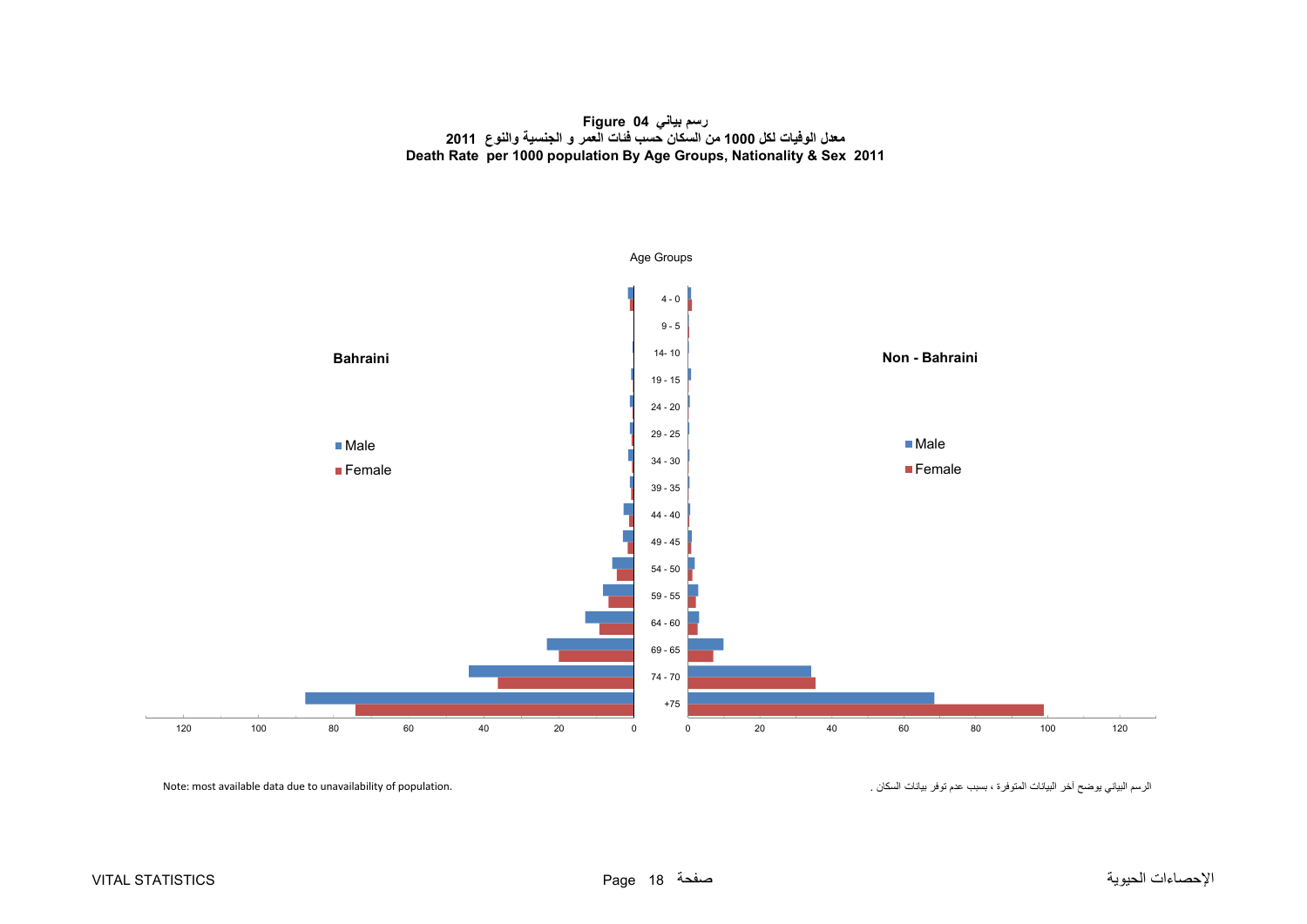<span id="page-18-0"></span>

|                                                                                                           | <b>Nationality / Sex</b> |                |        |             | الجنسية / النوع     |        |                |            |                 |        |                |                 |                                                                       |               |
|-----------------------------------------------------------------------------------------------------------|--------------------------|----------------|--------|-------------|---------------------|--------|----------------|------------|-----------------|--------|----------------|-----------------|-----------------------------------------------------------------------|---------------|
|                                                                                                           | <b>Total</b>             |                |        | الجملة      | <b>Non Bahraini</b> |        |                | غير بحريني | <b>Bahraini</b> |        |                | بحريني          |                                                                       | رمز           |
|                                                                                                           | <b>Total</b>             | الجملة         |        |             | <b>Total</b>        | الجملة |                |            | <b>Total</b>    | الجملة |                |                 |                                                                       | التصنيف       |
|                                                                                                           |                          | العدد          | أنشى   | نكر         |                     | العدد  | أنشى           | نكر        |                 | العدد  | أنشى           | نكر             |                                                                       | <b>ICD-10</b> |
| <b>Cause of Death</b>                                                                                     | %                        | No.            | Female | <b>Male</b> | %                   | No.    | Female         | Male       | %               | No.    | Female         | Male            | سبب الوفاة                                                            | Code          |
| Certain infectious & parasitic diseases                                                                   | 1.9                      | 49             | 26     | 23          | 2.1                 | 12     | 7              | 5          | 1.8             | 37     | 19             | 18 <sup>1</sup> | أمراض معدية وطفيلية معينة                                             | A00-B99       |
| Neoplasms                                                                                                 | 9.2                      | 237            | 121    | 116         | 4.2                 | 24     | 11             | 13         | 10.6            | 213    | 110            | 103             | الأورام                                                               | C00-D49       |
| Diseases of the blood and blood-forming<br>organs and certain disorders involving<br>the immune mechanism | 1.6                      | 40             | 16     | 24          |                     |        |                |            | 2.0             | 40     | 16             | 24              | أمراض الدم وأعضاء تكوين الدم<br>واضطر ابات معبنة تكتنف أجهز ة المناعة | D50-D89       |
| Endocrine, nutritional and metabolic<br>diseases                                                          | 17.5                     | 449            | 220    | 229         | 8.5                 | 48     | 14             | 34         | 20.0            | 401    | 206            | 195             | أمر اض الغدد الصماء والتغذية والاستقلاب<br>(التمثيل االغذائبي)        | E00-E90       |
| Mental and behavioural disorders                                                                          | 0.5                      | 13             | 5      |             |                     |        |                |            | 0.6             | 13     | 5 <sup>1</sup> | 8               | الإضطرابات العقلية والسلوكية                                          | F00-F99       |
| Diseases of the nervous system                                                                            | 2.1                      | 55             | 20     | 35          | 1.1                 | 6      | З              |            | 2.4             | 49     | 17             | 32              | أمراض الجهاز العصبي                                                   | G00-G99       |
| Diseases of the Eye and Adnexa                                                                            | 0.1                      | 2 <sup>1</sup> |        |             | 0.2                 |        |                |            | 0.05            |        |                |                 | أمراض العين وملحقاتها                                                 | H00-H59       |
| Diseases of the circulatory system                                                                        | 21.5                     | 553            | 242    | 311         | 18.4                | 104    | 25             | 79         | 22.4            | 449    | 217            | 232             | أمراض الجهاز الدوري                                                   | $100 - 199$   |
| Diseases of the respiratory system                                                                        | 3.5                      | 91             | 34     | 57          | 2.3                 | 13     | $\overline{2}$ | 11         | 3.9             | 78     | 32             | 46              | أمراض الجهاز التنفسي                                                  | J00-J99       |
| Diseases of the digestive system                                                                          | 2.3                      | 60             | 26     | 34          | 1.9                 | 11     |                |            | 2.4             | 49     | 22             | 27              | أمراض الجهاز الهضمي                                                   | K00-K99       |
| Diseases of the skin and<br>subcutaneous tissue                                                           | 0.4                      | 10             | 5      |             |                     |        |                |            | 0.4             |        |                |                 | أمراض الجلد والنسيج تحت الجلد                                         | L00-L99       |
| Diseases of the musculoscletal system<br>and connective tissue                                            | 0.5                      | 14             |        |             | 0.2                 |        |                |            | 0.6             | 13     | ĥ              |                 | أمر اض الجهاز العضلي الهيكلي<br>والنسيج الضام                         | M00-M99       |

**جدول 14 Table الوفيات المبلغ عنھا حسب السبب الرئيسي للوفاة والجنسية والنوع<sup>2013</sup> Reported Deaths by Underlying Cause of Death, Nationality and Sex 2013**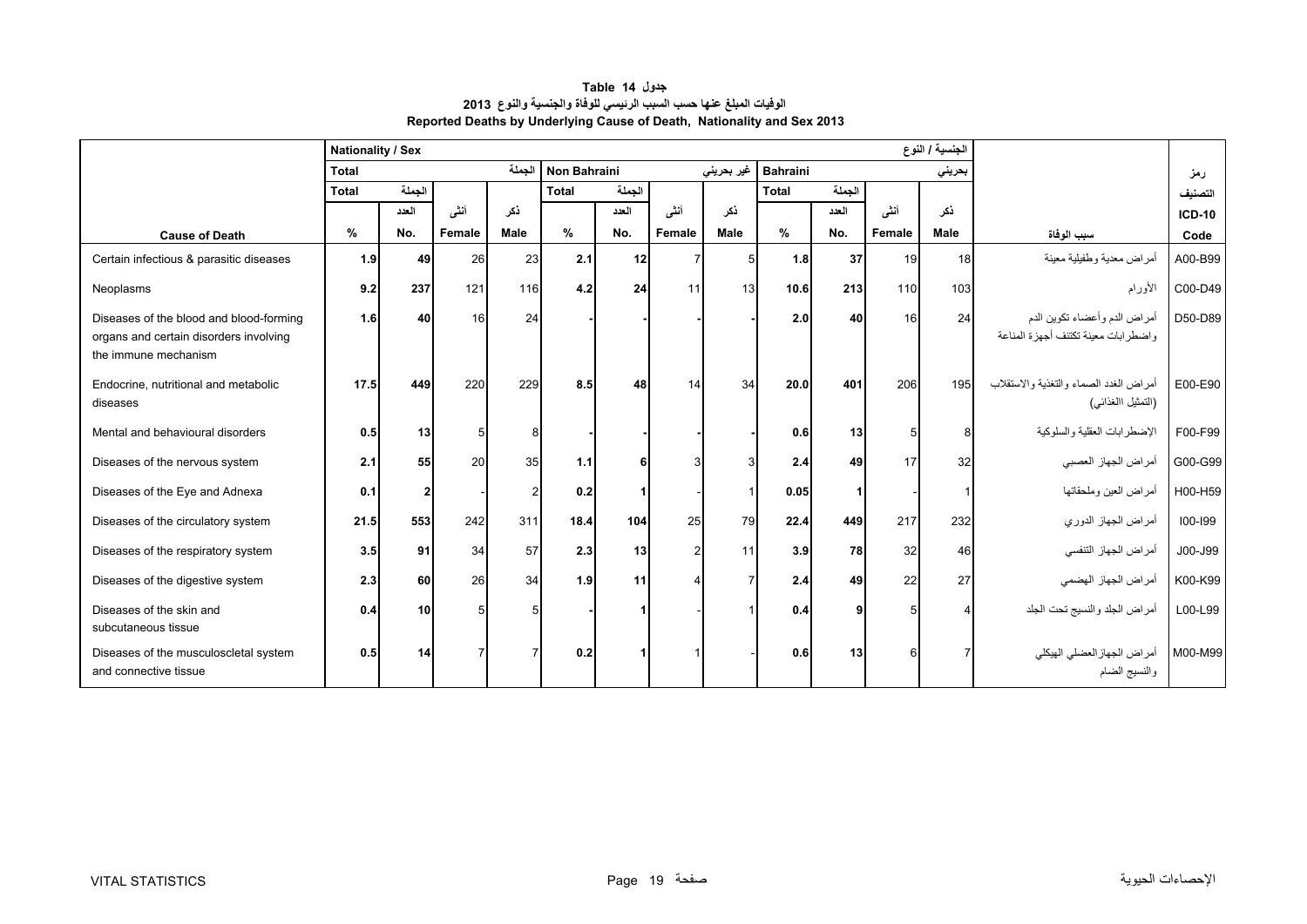|                                                                                              | Nationality / Sex |        |                |                |                     |              |               |      |                     |       |        | الجنسية / النوع |                                                                                       |               |
|----------------------------------------------------------------------------------------------|-------------------|--------|----------------|----------------|---------------------|--------------|---------------|------|---------------------|-------|--------|-----------------|---------------------------------------------------------------------------------------|---------------|
|                                                                                              | Total             |        |                |                | Non Bahraini الجملة |              |               |      | Bahraini غیر بحرینی |       |        | بحرين <i>ي</i>  |                                                                                       | رمز           |
|                                                                                              | Total             | الجملة |                |                | Total               | الجملة       |               |      | Total               | لجملة |        |                 |                                                                                       | التصنيف       |
|                                                                                              |                   | العدد  | أنشى           | ذكر            |                     | العدد        | أنشى          | نكر  |                     | العدد | أنشى   | نكر             |                                                                                       | <b>ICD-10</b> |
| <b>Cause of Death</b>                                                                        | %                 | No.    | Female         | <b>Male</b>    | %                   | No.          | Female        | Male | %                   | No.   | Female | <b>Male</b>     | سبب الوفاة                                                                            | Code          |
| Diseases of the genitourinary system                                                         | 3.3               | 86     | 41             | 45             | 1.6                 | q            |               |      | 3.8                 | 77    | 40     | 37              | أمراض الجهازالتناسلي البولي                                                           | N00-N99       |
| Pregnancy, childbirth and the puerperium*                                                    | 0.2               | 4      |                |                | 0.4                 | $\mathbf{2}$ | $\mathcal{P}$ |      | 0.1                 |       |        |                 | الحمل والولادة والنفاس *                                                              | O00-O99       |
| Certain conditions originating in the<br>perinatal period                                    | 1.9               | 49     | 20             | 29             | 1.8                 | 10           | 5             |      | 1.9                 | 39    | 15     | 24              | حالات معينة تنشأ في فترة ما<br>حول الو لادة                                           | P00-P99       |
| Congenital malformation, deformations<br>and chromosomal abnormalities                       | 1.8               | 46     | 24             | 22             | 1.6                 | q            | 5             |      | 1.8                 | 37    | 19     | 18              | التشو هات و العاهات و الشذو ذات الصبغوية<br>(شذوذات الكروموسومات)                     | Q00-Q99       |
| Symptoms, signs and abnormal clinical<br>and laboratory findings not elsewhere<br>classified | 17.2              | 441    | 119            | 322            | 27.9                | 158          | 22            | 136  | 14.1                | 283   | 97     | 186             | الأعراض والعلامات والموجودات<br>السريرية والمخبرية الشاذة التى لم تصنف<br>في مكان آخر | R00-R99       |
| Injury, poisoning and certain other<br>consequences of external causes                       | 1.4               | 37     | 5              | 32             | 3.5                 | 20           | $\mathcal{R}$ | 17   | 0.8                 | 17    |        | 15              | الإصبابات والتسممات وعواقب<br>أخرى معبنة للأسباب الخار جبة                            | S00-T98       |
| External causes of morbidity and mortality                                                   | 7.4               | 190    | 41             | 149            | 18.9                | 107          | 21            | 86   | 4.1                 | 83    | 20     | 63              | الأسباب الخارجية للمراضة أوالإماتة                                                    | V00-Y98       |
| Factors influencing health status and<br>contact with health services                        | 0.5               | 14     | $\overline{7}$ | $\overline{7}$ | 0.5                 | 3            |               |      | 0.5                 | 11    | 6      | 5               | العوامل التي تؤثر في الحالة الصحية<br>وفي الاتصال بالخدمات الصحية                     | Z00-Z99       |
| <b>Others</b>                                                                                | 5.0               | 129    | 37             | 92             | 4.8                 | 27           |               | 23   | 5.1                 | 102   | 33     | 69              | أخرى                                                                                  |               |
| Total                                                                                        | 100               | 2,569  | 1,020          | 1,549          | 100                 | 566          | 131           | 435  | 100 <sup>1</sup>    | 2,003 | 889    | 1,114           | الحملة                                                                                |               |

#### **(Cont'd) Table 14 جدول ) تابع( الوفيات المبلغ عنھا حسب السبب الرئيسي للوفاة والجنسية والنوع<sup>2013</sup> Reported Deaths by Underlying Cause of Death, Nationality and Sex 2013**

\* توزيع الوفيات الفي هذا الجنول بعسب السبب الرئيسي للوفاة فقط ، بينما تم إحتبار جميع الوفيات التي حدثت خلال فترة الحمل والولاد التي حدثت خلال فترة الحمل والولاد التي حدثت خلال فترة الحمل والولاد التي حدثت خلال فترة الحمل

والنفاس كرفيات للأمومة حسب تعريف منظمة الصحة العالمية في جدول 20 ي العالمية الصحة العالمية في جدول 20 جدول 20 مسبب تعريف منظمة الصحة العالمية في جدول 20 جدول منظمة الصحة العالمية في جدول 20 ي ... والنفاس كرفيات للأمومة كو

period as per WHO calculation rules.

مالحظة : الوفيات تشمل بعض من الزوار . . visitors some include Deaths : Note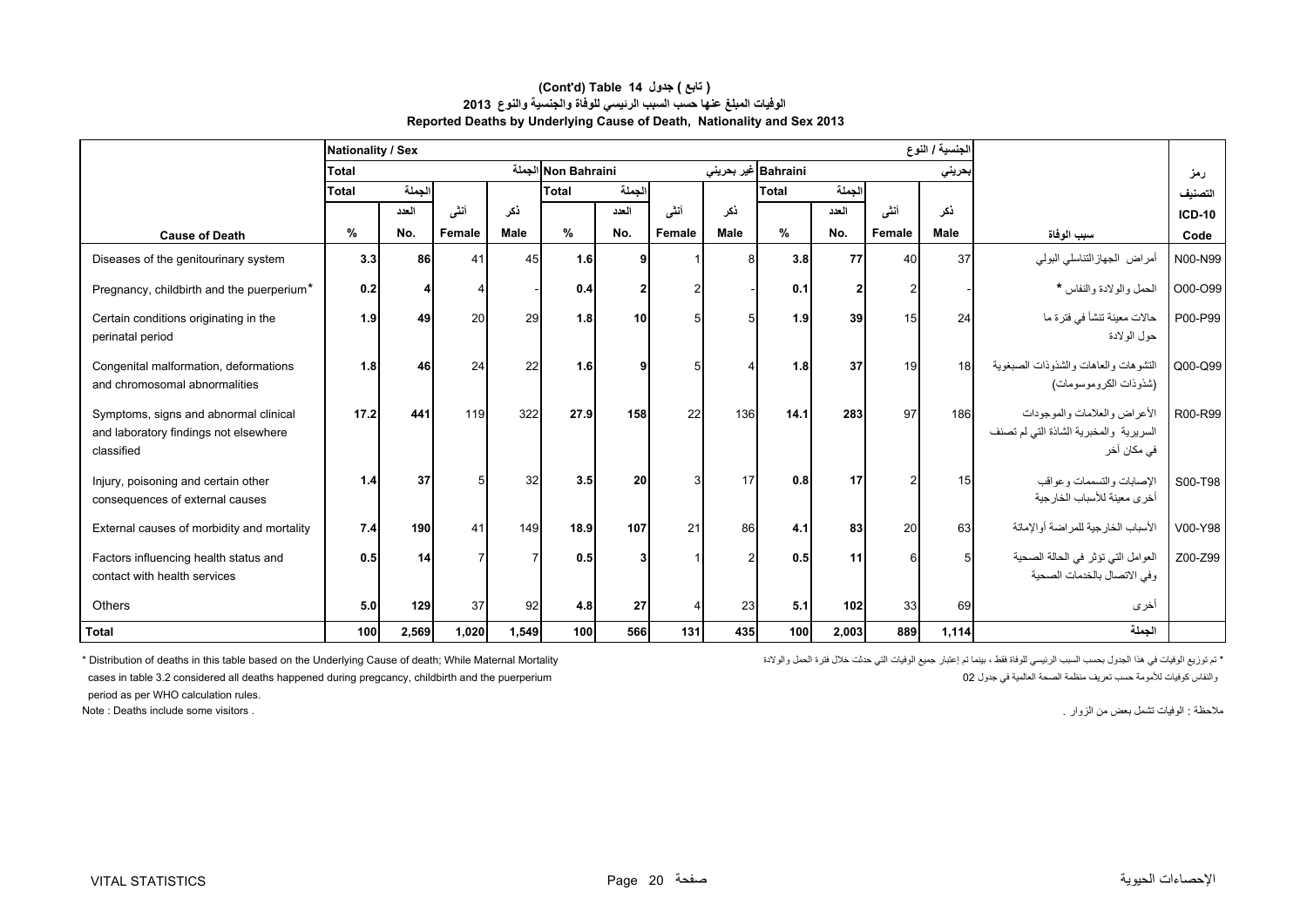| جدول Table 15                                                             |
|---------------------------------------------------------------------------|
| الوفيات المبلغ عنها حسب المنطقة الصحية / المركز الصحي وفَنات العمر   2013 |
| Reported Deaths by Health Region / Health Center and Age Groups 2013      |

<span id="page-20-0"></span>

|              | Age groups     |       |                |                |          |       |       |                          |              |       |       |       |       |         |           |       |                 | فنات العمر      |                                  |                            |
|--------------|----------------|-------|----------------|----------------|----------|-------|-------|--------------------------|--------------|-------|-------|-------|-------|---------|-----------|-------|-----------------|-----------------|----------------------------------|----------------------------|
| الجملة       | غير مبين       |       |                |                |          |       |       |                          |              |       |       |       |       |         |           |       |                 |                 | المنطقة الصحية / المركز الصحي    |                            |
| <b>Total</b> | ud             | $75+$ | 70-74          | 65-69          | 60-64    | 55-59 | 50-54 | 45-49                    | 40-44        | 35-39 | 30-34 | 25-29 | 20-24 | $15-19$ | $10 - 14$ | $5-9$ | $1-4$           | $<$ 1 yr        | Health Region / Health Center    |                            |
| 452          |                | 162   | 49             | 28             | 35       | 35    | 36    | 17                       | 16           | 13    | 11    | 5     | 9     | 5       |           | 3     |                 | 20              | <b>Health Region I</b>           | المنطقة الصحية الأولى      |
| 140          |                | 50    | 14             | 12             |          | 8     | 13    |                          |              |       |       |       |       |         |           |       |                 | 6               | Muharraq                         | المحرق                     |
| 131          |                | 52    | 21             |                |          | 13    |       |                          |              |       |       |       |       |         |           |       |                 | p               | Sh.Salman                        | الشيخ سلمان                |
| 67           |                | 21    | 7              |                |          |       |       |                          |              |       |       |       |       |         |           |       |                 | 5               | National Bank of Bahrain - Arad  | بنك البحرين الوطني - عراد  |
| 35           |                | 15    |                |                |          |       |       |                          |              |       |       |       |       |         |           |       |                 |                 | National Bank of Bahrain - Dair  | بنك البحرين الوطني - الدير |
| 79           |                | 24    | 6              |                |          |       | 10    | $\boldsymbol{\varDelta}$ |              |       |       |       |       |         |           |       |                 |                 | Bank of Bahrain and Kuwait - Hic | بنك البحرين والكويت - الحد |
| 512          |                | 144   | 41             | 32             | 39       | 40    | 39    | 32                       | 24           | 24    | 37    | 19    | 14    |         |           |       |                 | 16              | <b>Health Region II</b>          | المنطقة الصحية الثانية     |
| 169          |                | 49    | 16             | $\mathsf{g}$   | 10       | 10    | 10    | 12                       | 9            | 10    | 16    | 9     |       |         |           |       |                 |                 | Naim                             | النعيم                     |
| 75           |                | 22    |                |                | 6        | 8     | 10    | $\overline{7}$           |              |       |       |       |       |         |           |       |                 | 2               | Ibn Sinna                        | ابن سينا                   |
| 132          |                | 39    |                |                | 13       | 10    | 10    |                          |              |       |       |       |       |         |           |       |                 | 6               | Sh.Sabah Al Salem                | الشيخ صباح السالم          |
| 62           |                | 10    | 6              |                |          |       |       |                          |              |       |       |       |       |         |           |       |                 |                 | Al Hoora                         | الحورة                     |
| 74           |                | 24    | 12             | 8              |          |       |       |                          |              |       |       |       | 3     |         |           |       |                 | 1               | <b>Bilad Al Kadeem</b>           | بلاد القديم                |
| 625          |                | 197   | 58             | 53             | 52       | 57    | 35    | 25                       | 19           | 22    | 27    | 17    | 8     |         |           |       |                 | 37              | <b>Health Region III</b>         | المنطقة الصحية الثالثة     |
| 240          |                | 68    | 23             | 23             | 17       | 18    | 18    | 10                       | 10           | 8     | 12    | 8     |       |         |           |       |                 | 19 <sup>l</sup> | Yousif A.Rahman Engineer         | يوسف عبدالرحمن إنجنير      |
| 106          |                | 24    | 10             | 9              | 14       | 16    | ĥ     | $\overline{4}$           |              |       |       |       |       |         |           |       |                 | 3               | Isa Town                         | مدينة عيسى                 |
| 198          |                | 76    | 14             | 14             | 13       | 12    |       | 10                       |              |       |       |       |       |         |           |       |                 | 14              | Jidhafs                          | جدحفص                      |
| 81           |                | 29    | 11             | $\overline{7}$ | 8        | 11    |       | $\overline{1}$           |              |       |       |       |       |         |           |       |                 | 1               | A'Ali                            | عالى                       |
| 452          |                | 116   | 34             | 32             | 35       | 33    | 29    | 27                       | 28           | 20    | 24    | 18    | 14    |         |           |       |                 | 23              | <b>Health Region IV</b>          | المنطقة الصحية الرابعة     |
| 92           |                | 30    | 8              | 10             |          |       | 5     | 10                       | $\mathbf{3}$ |       |       |       | 2     |         |           |       |                 | 2               | Sitra                            | سترة                       |
| 130          |                | 39    | q              | 10             | $\Omega$ | 11    | 11    | 6                        | 10           |       |       |       |       |         |           |       |                 | Δ               | Hamad Kanoo                      | حمد كانو                   |
| 146          |                | 35    |                |                | 12       | 11    |       |                          |              |       |       |       |       |         |           |       |                 | 12              | East Riffa                       | الرفاع الشرقي              |
| 72           |                | 9     | 6              | 5              | 10       | 6     |       |                          |              |       |       |       |       |         |           |       |                 | $\mathbf{3}$    | Ahmed Ali Kanoo                  | أحمد علي كانو              |
| 12           |                |       | $\overline{2}$ |                |          |       |       |                          | 2            |       |       |       |       |         |           |       |                 |                 | Jaw & Asker Clinic               | عيادة جو وعسكر             |
| 457          |                | 100   | 38             | 35             | 37       | 51    | 38    | 29                       | 22           | 18    | 13    | 11    | 13    |         |           |       |                 | 26              | <b>Health Region V</b>           | المنطقة الصحية الخامسة     |
| 127          |                | 23    | O              | 11             | 12       | 18    | 14    | 10                       | 3            |       |       |       |       |         |           |       |                 | Բ               | Hamad Town                       | مدينة حمد                  |
| 71           |                |       |                |                |          | q     | 14    | 8                        |              |       |       |       |       |         |           |       |                 |                 | Mohammad Jassim Kanoo            | محمد جاسم كانو             |
| 82           |                | 25    |                |                |          |       |       |                          |              |       |       |       |       |         |           |       |                 |                 | Kuwait                           | الكويت                     |
| 13           |                |       |                |                |          |       |       |                          |              |       |       |       |       |         |           |       |                 |                 | Zallaq                           | الزلاق                     |
| 142          |                | 36    | 17             | 13             | 14       | 12    |       |                          |              |       |       |       |       |         |           |       |                 |                 | 8 Budaiya                        | البديع                     |
| 22           |                |       |                |                |          |       |       |                          |              |       |       |       |       |         |           |       |                 |                 | <b>Budaiya Coastal Clinic</b>    | عيادة البديع الساحلية      |
| 71           |                |       |                |                |          |       |       |                          |              |       |       |       |       |         |           |       |                 |                 | <b>Unknown</b>                   | غير مبين                   |
| 2,569        | 3 <sup>1</sup> | 723   | 222            | 187            | 206      | 219   | 182   | 136                      | 117          | 104   | 115   | 75    | 65    | 34      | 12        | 17    | 30 <sup>1</sup> |                 | 122 Total                        | الجملة                     |

\* التات وفيات الرضع ( أقل من سنة ) في هذا الجدول أقل من البيانات الموضحة في جدول 02 بسبب مشكلة عدم التبليغ عدم التبليغ عدم التبليغ مسكلة عدم التبليغ من أقل من ألبيانات الموضحة في جدول 02 بسبب مشكلة عدم التبليغ المستمل الم

under reporting to Births & Deaths Registration Office, for more information refer to the table. . للجدول الرجوع الرجاء المعلومات من وللمزيد ، والوفيات المواليد تسجيل لمكتب عنھم

مالحظة : الوفيات تشمل بعض من الزوار . . visitors some include Deaths : Note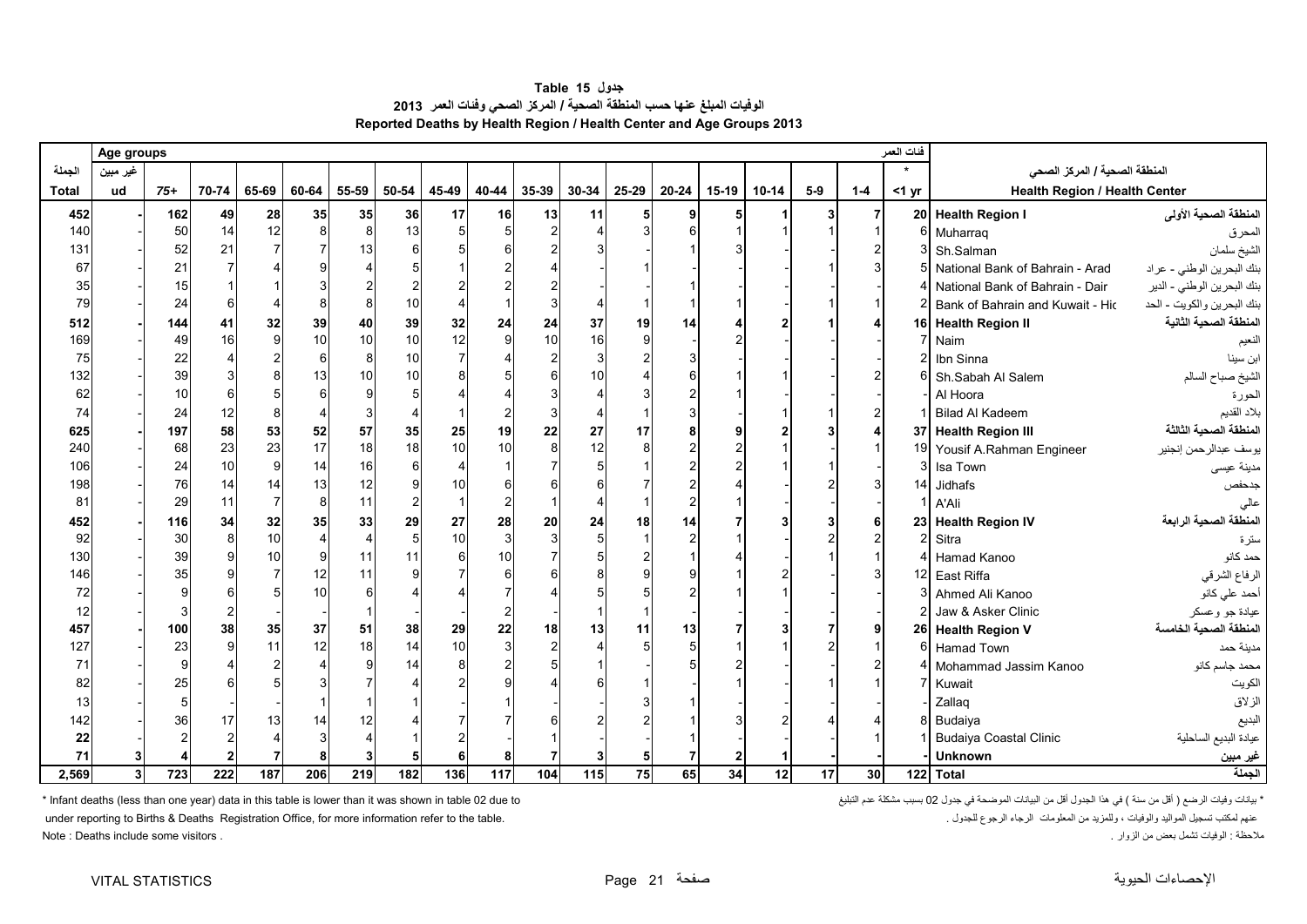| جدول Table 16                                                    |
|------------------------------------------------------------------|
| الوفيات المبلغ عنها حسب السبب الرئيسي للوفاة وفنات العمر 2013    |
| Reported Deaths by Underlying Cause of Death and Age Groups 2013 |

<span id="page-21-0"></span>

|                                                                                                        |                | Age groups  |                |                |                |                |       |                |                |                |                                                                       |    |   |                |                |                |         | فنات العمر     |                                                                        | رمز               |
|--------------------------------------------------------------------------------------------------------|----------------|-------------|----------------|----------------|----------------|----------------|-------|----------------|----------------|----------------|-----------------------------------------------------------------------|----|---|----------------|----------------|----------------|---------|----------------|------------------------------------------------------------------------|-------------------|
|                                                                                                        |                |             |                |                |                |                |       |                |                |                |                                                                       |    |   |                |                |                |         |                |                                                                        | التصنيف           |
|                                                                                                        | الجملة         | غير<br>مبين |                |                |                |                |       |                |                |                |                                                                       |    |   |                |                |                |         | $\star$        |                                                                        | <b>ICD-10</b>     |
| <b>Cause of Death</b>                                                                                  | <b>Total</b>   | ud          | $75+$          |                | 70-74 65-69    | 60-64          | 55-59 |                |                |                | 50-54   45-49   40-44   35-39   30-34   25-29   20-24   15-19   10-14 |    |   |                |                | $5-9$          | $1 - 4$ | $<$ 1 yr       | سبب الوفاة                                                             | Code              |
| Certain infectious &<br>parasitic diseases                                                             | 49             |             | 12             | $\overline{4}$ | 3              | 3              |       |                | 6              | 2              |                                                                       |    |   |                |                |                |         | $\overline{2}$ | أمراض معدية وطفيلية معينة                                              | A00-B99           |
| Neoplasms                                                                                              | 237            |             | 52             | 22             | 20             | 27             | 25    | 29             | 26             | 10             | 11                                                                    | 6  |   | $\overline{2}$ |                |                |         |                |                                                                        | C00-D49   الأورام |
| Diseases of the blood<br>and blood-forming organs<br>and certain disorders and<br>the immune mechanism | 40             |             | 8              | 3              | 3              |                |       | $\overline{2}$ | $\overline{2}$ |                | 3                                                                     |    | 2 | $\mathfrak{p}$ |                |                |         |                | أمراض الدم وأعضاء تكوين<br>الدم واضطرابات معينة تكتنف<br>أجهزة المناعة | D50-D89           |
| Endocrine, nutritional and<br>metabolic diseases                                                       | 449            |             | 164            | 67             | 47             | 53             | 45    | 32             | 17             | 11             | 4                                                                     | 5  |   |                |                |                |         |                | أمراض الغدد الصماء والتغذية<br>والاستقلاب (التمثيل االغذائبي)          | E00-E90           |
| Mental and behavioural<br>disorders                                                                    | 13             |             | $\overline{2}$ | $\overline{2}$ |                |                |       |                |                |                |                                                                       |    |   |                |                |                |         |                | F00-F99   الأضطرابات العقلية والسلوكية                                 |                   |
| Diseases of the nervous<br>system                                                                      | 55             |             | 10             | 3 <sup>1</sup> | 6              | 2              |       | $\overline{c}$ | 3 <sup>1</sup> | $\overline{5}$ | $\overline{2}$                                                        | 3  |   |                | $\overline{2}$ | $\overline{1}$ | 6       | $\overline{c}$ | G00-G99 أمراض الجهاز العصبي                                            |                   |
| Diseases of the Eye and Adnexa                                                                         | $\overline{2}$ |             | -1             | $\overline{1}$ |                |                |       |                |                |                |                                                                       |    |   |                |                |                |         |                | أمراض العين وملحقاتها                                                  | H00-H59           |
| Diseases of the<br>circulatory system                                                                  | 553            |             | 196            | 67             | 66             | 44             | 53    | 41             | 24             | 18             | 19                                                                    | 16 |   |                | $\overline{2}$ |                |         |                | أمراض الجهاز الدوري                                                    | 100-199           |
| Diseases of the<br>respiratory system                                                                  | 91             |             | 42             | 8              | 3              | 6              |       | 6              | 3              | $\mathcal{P}$  | 3                                                                     |    |   | 3              |                |                |         |                | أمراض الجهاز التنفسي                                                   | J00-J99           |
| Diseases of the digestive<br>system                                                                    | 60             |             | 20             | 1              | 5              | 5 <sup>1</sup> | 12    |                |                |                | 3                                                                     | ี  |   |                |                |                |         |                | K00-K99   أمراض الجهاز الهضمي                                          |                   |
| Diseases of the skin and<br>subcutaneous tissue                                                        | 10             |             | $\overline{7}$ |                | 2              |                |       |                |                |                |                                                                       |    |   |                |                |                |         |                | أمراض الجلد والنسيج تحت الجلد                                          | L00-L99           |
| Diseases of the and<br>musculoscletal system<br>connective tissue                                      | 14             |             |                | 3              | $\overline{2}$ | $\overline{2}$ |       |                |                |                |                                                                       |    |   |                |                |                |         |                | M00-M99   أمر اض الجهاز العضلي الهيكلي<br>والنسيج الضام                |                   |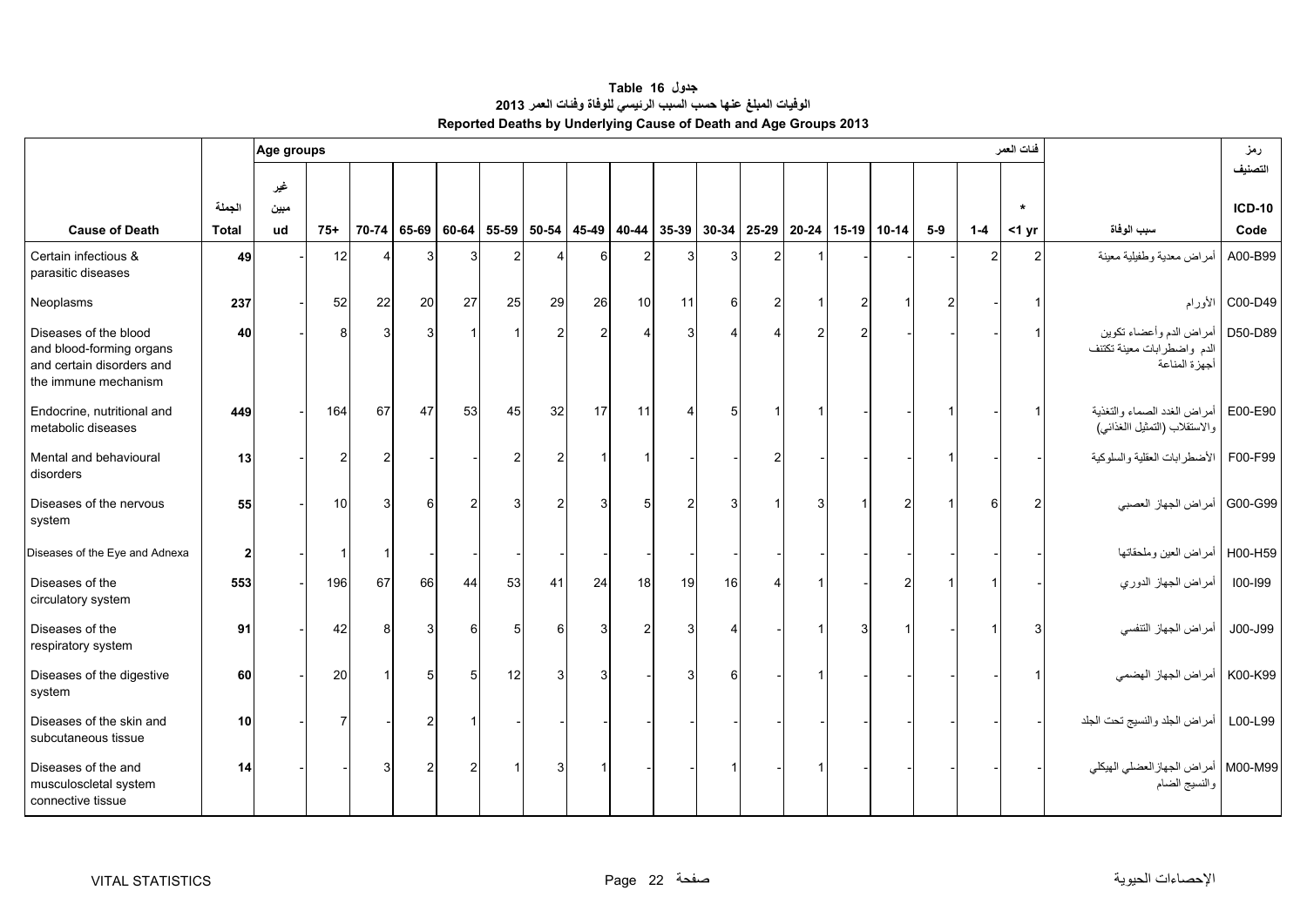|                                                                                                 |              | Age groups     |       |       |            |       |       |       |     |                   |                |     |             |    |                     |                |                 |         | فنات العمر |                                                                                          | رمز                 |
|-------------------------------------------------------------------------------------------------|--------------|----------------|-------|-------|------------|-------|-------|-------|-----|-------------------|----------------|-----|-------------|----|---------------------|----------------|-----------------|---------|------------|------------------------------------------------------------------------------------------|---------------------|
|                                                                                                 | الجملة       | غير            |       |       |            |       |       |       |     |                   |                |     |             |    |                     |                |                 |         | $\star$    |                                                                                          | التصنيف<br>$ICD-10$ |
| <b>Cause of Death</b>                                                                           | <b>Total</b> | ميين<br>ud     | $75+$ | 70-74 | 65-69      | 60-64 | 55-59 | 50-54 |     | 45-49 40-44 35-39 |                |     | 30-34 25-29 |    | $20-24$ 15-19 10-14 |                | $5-9$           | $1 - 4$ | $<$ 1 yr   | سبب الوفاة                                                                               | Code                |
| Diseases of the<br>genitourinary system                                                         | 86           |                | 41    |       | 61         | 12    |       |       |     | 3                 |                |     |             |    |                     |                |                 |         | 1          | أمراض الجهاز التناسلي البولي                                                             | N00-N99             |
| Pregnancy, childbirth<br>and the puerperium **                                                  |              |                |       |       |            |       |       |       |     |                   |                |     |             |    |                     |                |                 |         |            | O00-O99 الحمل والولادة والنفاس **                                                        |                     |
| Certain conditions<br>originating in the<br>perinatal period                                    | 49           |                |       |       |            |       |       |       |     |                   |                |     |             |    |                     |                |                 |         | 49         | P00-P99   حالات معينة تنشأ في فترة<br>ما حول الولادة                                     |                     |
| Congenital malformations,<br>deformations and<br>chromosomal abnormalities                      | 46           |                |       |       |            |       | n     |       |     |                   | $\mathcal{P}$  |     |             |    |                     |                |                 | 5       | 33         | التشوهات والعاهات والشذوذات<br>الصبغوية<br>(شذوذات الكروموسومات)                         | Q00-Q99             |
| Symptoms, signs and<br>abnormal clinical and<br>laboratory findings not<br>elsewhere classified | 441          |                | 137   | 21    | 13         | 33    | 35    | 34    | 32  | 35                | 30             | 27  | 17          | 8  | 5                   |                |                 |         | 7          | الأعراض والعلامات<br>والموجودات السريرية<br>والمخبرية الشاذة التي<br>لم تصنف في مكان أخر | R00-R99             |
| Injury, poisoning and<br>certain other consequences<br>of external causes                       | 37           |                |       |       |            |       |       |       |     |                   |                |     |             |    |                     |                |                 |         |            | الإصابة، التسمم وبعض العواقب<br>الأخرى لأسباب خارجية                                     | S00-T98             |
| External causes of<br>morbidity and mortality                                                   | 190          |                | 3     |       |            | 6     | 6     |       | 6   | 16                | 15             | 28  | 34          | 36 | 16                  | $\overline{2}$ |                 |         |            | V00-Y98   الأسباب الخارجية للمراضة<br>أو الإماتة                                         |                     |
| Factors influencing<br>health status and<br>contact with health<br>services                     | 14           |                | 2     |       |            | 3     |       |       |     |                   |                |     |             |    |                     |                |                 |         |            | Z00-Z99   العوامل التي تؤثر في الحالة<br>الصحية وفي الاتصال بالخدمات<br>لصحية            |                     |
| Undetermined                                                                                    | 129          | 3              | 26    | 13    | 7          | 8     | 14    | 10    | 6   | 5 <sup>5</sup>    | $\overline{2}$ | 3   |             | 3  |                     |                |                 |         | 20         | غير مبين                                                                                 |                     |
| <b>Total</b>                                                                                    | 2,569        | 3 <sup>1</sup> | 723   | 222   | <b>187</b> | 206   | 219   | 182   | 136 | 117               | 104            | 115 | 75          | 65 | 34                  | 12             | 17 <sup>1</sup> | 30      | 122        | الحملة                                                                                   |                     |

#### **Reported Deaths by Underlying Cause of Death and Age Groups 2013 (Cont'd) Table 16 جدول ) تابع( الوفيات المبلغ عنھا حسب السبب الرئيسي للوفاة وفئات العمر <sup>2013</sup>**

\* بيانات وفيات الرضع ( أقل من سنة ) في هذا الجدول أقل من البيانات الموضحة في جدول 02 بسبب مشكلة عدم التبليغ عنهم معنكلة عدم التبليغ عنهم معنكلة عدم التبليغ عنهم معنكلة عدم التبليغ عنهم معنكلة عدم التبليغ عنهم معنكلة عنهم

.<br>لمكتب تسجيل المواليد والوفيات ، وللمزيد من المعلومات الرجاء الرجوع للجدول . under reporting to Births & Deaths Registration Office, for more information refer to the table.

\*\* تم توزيع الوفيات في هذا الجدول بحسب السبب الرئيسي للوفاة فقط ، بينما تم إعتبار جميع الوفيات التي حدثت خلال فترة الحمل المسبب المرئيسي للوفاة فقط ، بينما تم إعتبار جميع الوفيات التي حدثت خلال فترة الحمل المسلم المسلم ال والولادة والنفاس كرفيات للأمومة حسب تعريف منظمة الصحة العالمية في جدول 20 cases in table 3.2 considered all deaths happened during pregcancy, childbirth and the puerperium . والوالادة والنفاس كرفيات للأمومة كعسب تعريف منظ period as per WHO calculation rules. مالحظة : الوفيات تشمل بعض من الزوار . . visitors some include Deaths : Note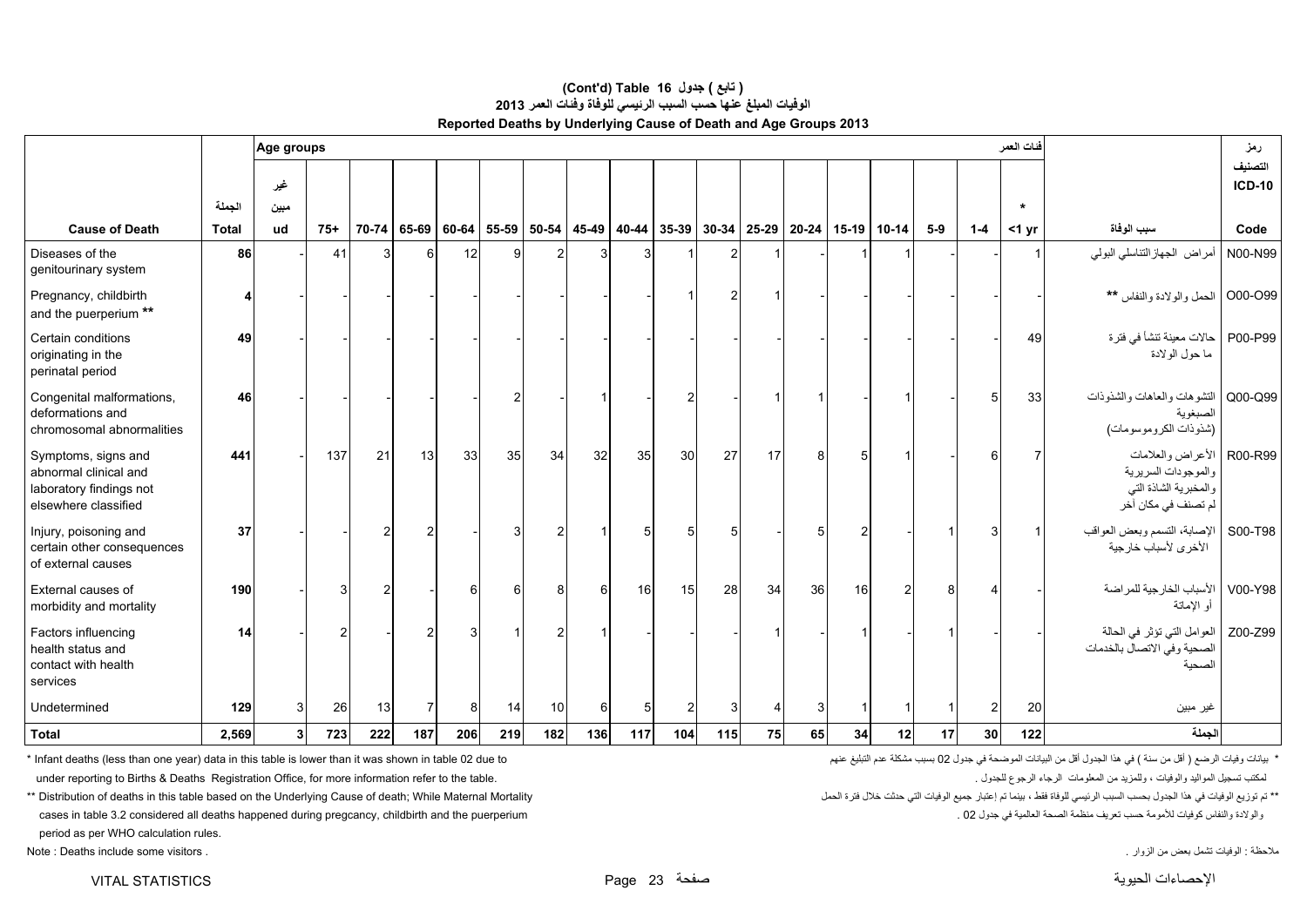<span id="page-23-0"></span>

|                                                                                                              | 2013       |            |                    | 2012       | 2011       |            | 2010       |            | 2009       |            |                                                                        | رمز                      |
|--------------------------------------------------------------------------------------------------------------|------------|------------|--------------------|------------|------------|------------|------------|------------|------------|------------|------------------------------------------------------------------------|--------------------------|
|                                                                                                              | غیر بحرینی | بحرينى     | غیر بحرین <i>ی</i> | بحرينى     | غیر بحرینی | بحرينى     | غير بحريني | بحرينى     | غیر بحرینی | بحرينى     |                                                                        | التصنيف<br><b>ICD-10</b> |
| <b>Cause of Death</b>                                                                                        | Non-Bah    | <b>Bah</b> | Non-Bah            | <b>Bah</b> | Non-Bah    | <b>Bah</b> | Non-Bah    | <b>Bah</b> | Non-Bah    | <b>Bah</b> | سبب الوفاة                                                             | Code                     |
| Certain infectious & parasitic diseases                                                                      | 1.9        | 6.0        | 1.3                | 9.0        | 1.8        | 11.6       | 2.3        | 10.5       | 1.5        | 13.6       | أمراض معدية وطفيلية معينة                                              | A00-B99                  |
| Neoplasms                                                                                                    | 3.8        | 34.6       | 3.4                | 39.2       | 3.9        | 38.5       | 2.3        | 39.3       | 3.5        | 35.1       | الأورام                                                                | C00-D49                  |
| Diseases of the blood and<br>blood-forming organs and<br>certain disorders involving the<br>immune mechanism |            | 6.5        | 1.1                | 8.2        | 0.3        | 8.2        | 0.6        | 7.7        | 0.8        | 5.4        | أمراض الدم وأعضاء تكوين الدم<br>واضطرابات معينة تكتنف أجهزة<br>المناعة | D50-D89                  |
| Endocrine, nutritional and<br>metabolic diseases                                                             | 7.5        | 65.2       | 6.2                | 46.7       | 4.3        | 48.4       | 3.6        | 47.7       | 3.5        | 30.8       | أمر اض الغدد الصماء و التغذية<br>و الاستقلاب (التمثيل االغذائبي)       | E00-E90                  |
| Mental and behavioural disorders                                                                             |            | 2.1        | 0.3                | 1.2        | 0.3        | 1.7        | 0.6        | 1.6        |            | 0.5        | الأضطرابات العقلية و السلوكية                                          | F00-F99                  |
| Diseases of the nervous system                                                                               | 0.9        | 8.0        | 2.1                | 9.2        | 1.1        | 7.2        | 0.3        | 8.1        | 1.1        | 7.0        | أمراض الجهاز العصبي                                                    | G00-G99                  |
| Diseases of the eye and Adnexa                                                                               | 0.2        | 0.2        |                    | 0.2        |            |            |            |            |            |            | أمراض العين وملحقاتها                                                  | H00-H59                  |
| Diseases of the circulatory system                                                                           | 16.3       | 73.0       | 14.6               | 77.5       | 14.9       | 84.0       | 13.7       | 61.7       | 8.9        | 57.3       | أمراض الجهاز الدوري                                                    | $100 - 199$              |
| Diseases of the respiratory system                                                                           | 2.0        | 12.7       | 3.4                | 16.8       | 2.1        | 23.3       | 2.3        | 14.7       | 4.5        | 26.2       | أمراض الجهاز التنفسي                                                   | J00-J99                  |
| Diseases of the digestive system                                                                             | 1.7        | 8.0        | 0.8                | 8.0        | 1.0        | 7.9        | 1.1        | 8.1        | 2.1        | 9.9        | أمراض الجهاز الهضمي                                                    | K00-K99                  |
| Diseases of the skin and<br>subcutaneous tissue                                                              | 0.2        | 1.5        |                    | 4.0        | 0.7        | 3.4        | 0.5        | 4.0        | 0.3        | 3.4        | أمراض الجلد والنسيج تحت الجلد                                          | L00-L99                  |
| Diseases of the musculoscletal<br>system and connective tissue                                               | 0.2        | 2.1        | 0.5                | 2.0        |            | 1.4        | 0.5        | 1.4        | 0.2        | 1.1        | أمراض الجهاز العضلي الهيكلي<br>والنسيج الضام                           | M00-M99                  |

### **جدول 17 Table معدالت الوفيات لكل 100,000 من السكان حسب السبب الرئيسي للوفاة والجنسية 2009 - 2013 Death Rates per 100,000 Population by Underlying Cause of Death and Nationality 2009 - 2013**

مالحظة : الوفيات تشمل بعض من الزوار . . visitors some include deaths : Notes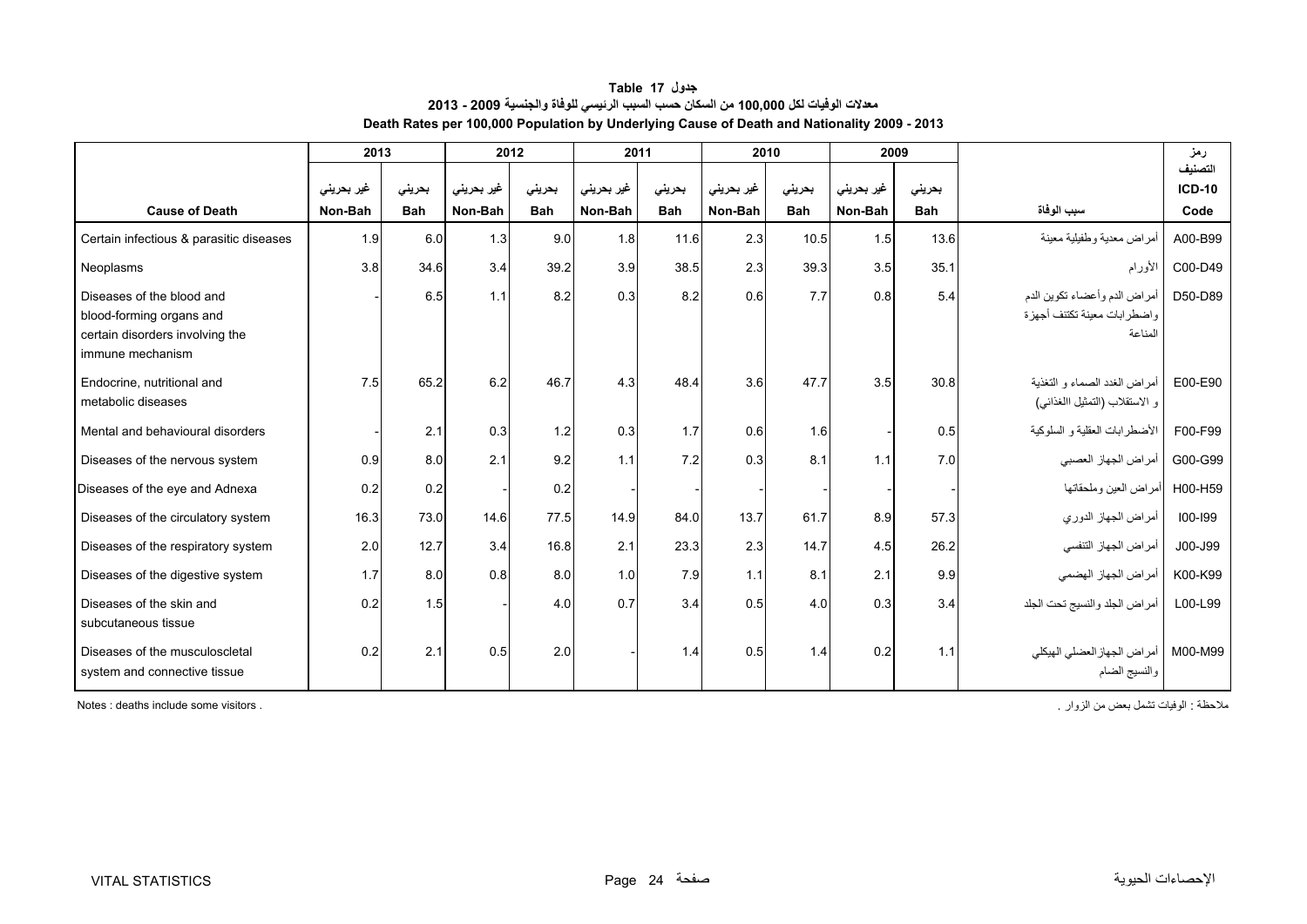#### **Death Rates per 100,000 Population by Underlying Cause of Death and Nationality 2009 - 2013 (Cont'd) Table 17 جدول ) تابع( معدالت الوفيات لكل 100,000 من السكان حسب السبب الرئيسي للوفاة والجنسية 2009 - 2013**

|                                                                                              | 2013       |            |                    | 2012       | 2011       |            | 2010       |            | 2009       |            |                                                                                        | رمز                 |
|----------------------------------------------------------------------------------------------|------------|------------|--------------------|------------|------------|------------|------------|------------|------------|------------|----------------------------------------------------------------------------------------|---------------------|
|                                                                                              | غیر بحرینی | بحريني     | غير بحرين <i>ي</i> | بحريني     | غیر بحرینی | بحريني     | غير بحريني | بحريني     | غیر بحرینی | بحريني     |                                                                                        | التصنيف<br>$ICD-10$ |
| <b>Cause of Death</b>                                                                        | Non-Bah    | <b>Bah</b> | Non-Bah            | <b>Bah</b> | Non-Bah    | <b>Bah</b> | Non-Bah    | <b>Bah</b> | Non-Bah    | <b>Bah</b> | سبب الوفاة                                                                             | Code                |
| Diseases of the genitourinary system                                                         | 1.4        | 12.5       | 2.5                | 17.8       | 1.8        | 22.7       | 1.7        | 17.9       | 1.8        | 22.8       | أمراض الجهاز التناسلي البولي                                                           | N00-N99             |
| Pregnancy, childbirth and the<br>puerperium                                                  | 0.3        | 0.3        | 0.2                | 0.2        |            | 0.3        |            | 0.2        |            | 0.5        | الحمل والولادة والنفاس                                                                 | O00-O99             |
| Certain conditions originating in<br>the perinatal period                                    | 1.6        | 6.3        | 3.0                | 6.7        | 0.2        | 3.8        | 1.2        | 4.9        | 1.9        | 9.7        | حالات معينة تنشأ في فترة ما<br>حول الولادة                                             | P00-P99             |
| Congenital malformations,<br>deformations and<br>chromosomal abnormalities                   | 1.4        | 6.0        | 1.0                | 6.5        | 2.0        | 5.0        | 1.8        | 5.3        | 1.3        | 7.0        | اللتثىوهات والعاهات والشذوذات<br>الصبغوية (شذو ذات الكر و موسو مات)                    | Q00-Q99             |
| Symptoms, signs and abnormal<br>clinical and laboratory findings<br>not elsewhere classified | 24.8       | 46.0       | 24.3               | 53.7       | 23.8       | 68.2       | 25.7       | 85.3       | 30.8       | 89.1       | الأعر اض والعلامات والموجودات<br>السريرية والمخبرية الشاذة التي لم<br>تصنف في مكان آخر | R00-R99             |
| Injury, poisoning and certain other<br>consequences of external causes                       | 3.1        | 2.8        | 1.1                | 2.5        |            | 0.2        |            |            |            |            | الإصابات والتسممات وعواقب أخرى<br>غير معينة للأسباب الخار جية                          | S00-T98             |
| External causes of morbidity<br>and mortality                                                | 16.8       | 13.5       | 19.2               | 13.3       | 14.3       | 13.7       | 15.7       | 13.7       | 18.4       | 18.6       | الأسباب الخار جية للمر اضبة<br>أو الإماتة                                              | V00-Y98             |
| Factors influencing health<br>status and contact with health<br>services                     | 0.5        | 1.8        | 0.2                | 0.5        | 0.2        | 0.2        |            | 1.2        |            | 0.2        | العوامل التي تؤثر في الحالة<br>الصحية وفي الاتصال بالخدمات<br>الصحية                   | Z00-Z99             |
| <b>Total</b>                                                                                 | 88.7       | 325.8      | 90.6               | 343.7      | 74.4       | 354.7      | 74.5       | 334.9      | 80.6       | 338.2      | الجملة                                                                                 |                     |

مالحظة : الوفيات تشمل بعض من الزوار . . visitors some include deaths : Notes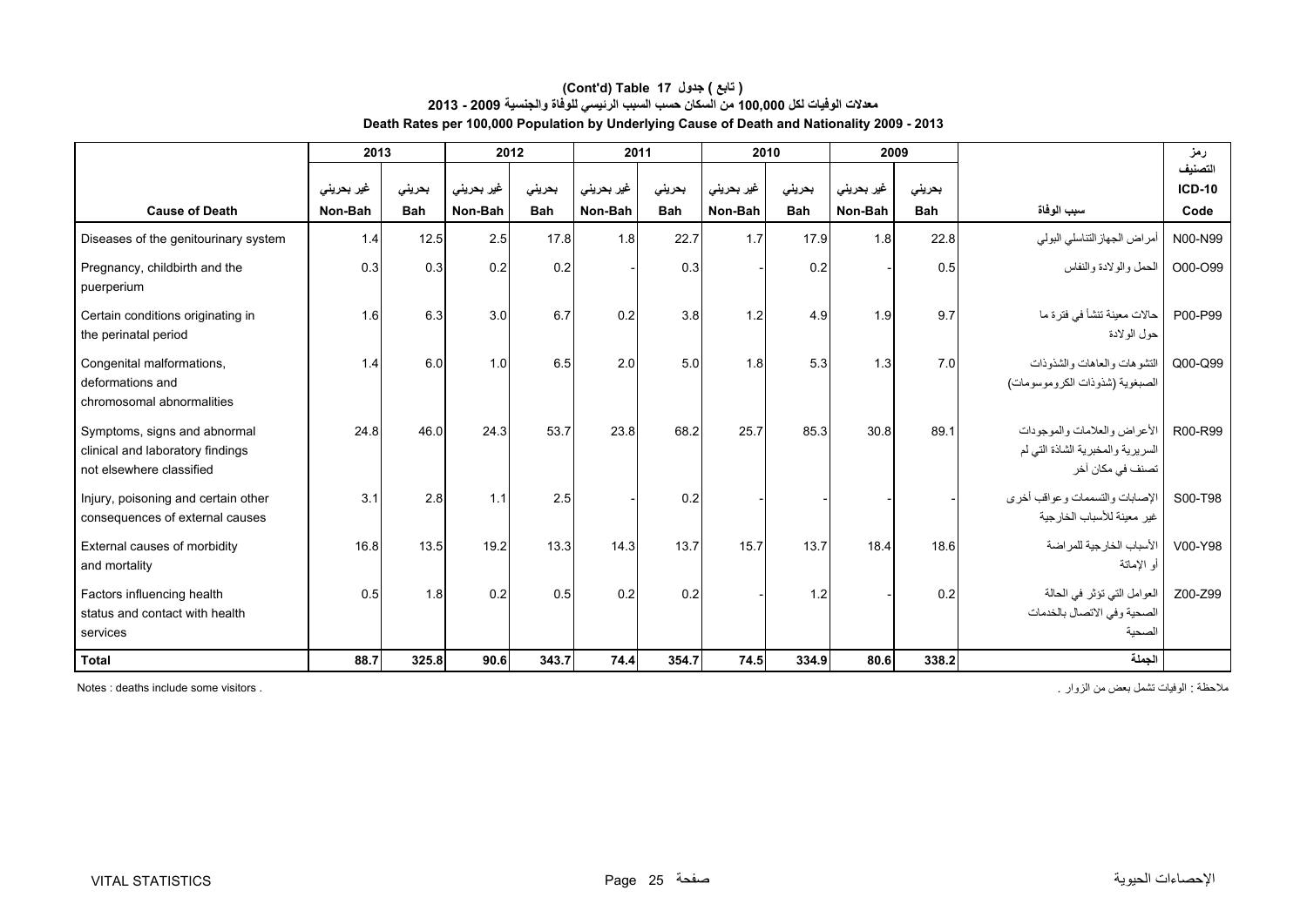<span id="page-25-0"></span>

|      | الجملة<br><b>Total</b> |                |             | Non-Bahraini           |                | غیر بحرینی     | <b>Bahraini</b><br>بحريني |                |                    |                                                                                                                                                                                  |                                 |
|------|------------------------|----------------|-------------|------------------------|----------------|----------------|---------------------------|----------------|--------------------|----------------------------------------------------------------------------------------------------------------------------------------------------------------------------------|---------------------------------|
| %    | الجملة<br><b>Total</b> | أنشى<br>Female | ذكر<br>Male | الجملة<br><b>Total</b> | أننى<br>Female | ذکر<br>Male    | الجملة<br><b>Total</b>    | أننى<br>Female | ذكر<br><b>Male</b> | التشخيص الرئيسي<br><b>Principal Diagnosis</b>                                                                                                                                    | رمز<br>التصنيف<br><b>ICD-10</b> |
| 21.5 | 553                    | 242            | 311         | 104                    | 25             | 79             | 449                       | 217            | 232                | أمراض الجهاز الدوري (القلبي الوعائي)<br>Diseases of the Circulatory System                                                                                                       | 100-199                         |
| 17.5 | 449                    | 220            | 229         | 48                     | 14             | 34             | 401                       | 206            | 195                | أمراض الغدد الصماء والتغذية والاستقلاب (التمثيل الغذائي)<br>Endocrine, Nutritional and Metabolic Diseases                                                                        | E00-E90                         |
| 17.2 | 442                    | 119            | 323         | 159                    | 22             | 137            | 283                       | 97             | 186                | الأعراض والعلامات والموجودات السريرية والمخبرية<br>الشاذة التي لم تصنف في مكان آخر<br>Symptoms, Signs and Abnormal Clinical and<br>Laboratory Findings, not elsewhere classified | R00-R99                         |
| 9.2  | 237                    | 121            | 116         | 24                     | 11             | 13             | 213                       | 110            | 103                | الأورام<br>Neoplasms                                                                                                                                                             | C00-D49                         |
| 7.4  | 190                    | 41             | 149         | 107                    | 21             | 86             | 83                        | 20             | 63                 | الأسباب الخارجية للمر اضة أو الوفاة<br>External Causes of Morbidity and Mortality                                                                                                | V00-Y98                         |
| 3.5  | 91                     | 34             | 57          | 13                     | 2              | 11             | 78                        | 32             | 46                 | أمراض الجهاز التنفسي<br>Diseases of the Respiratory System                                                                                                                       | J00-J99                         |
| 3.3  | 86                     | 41             | 45          | 9                      |                | 8              | 77                        | 40             | 37                 | أمراض الجهاز التناسلي البولي<br>Diseases of the Genitourinary System                                                                                                             | N00-N99                         |
| 2.3  | 60                     | 26             | 34          | 11                     |                | $\overline{7}$ | 49                        | 22             | 27                 | أمراض الجهاز الهضمى<br>Diseases of the digestive system                                                                                                                          | K00-K99                         |
| 2.1  | 55                     | 20             | 35          | 6                      | 3              | 3              | 49                        | 17             | 32                 | أمراض الجهاز العصبي<br>Diseases of the nervous system                                                                                                                            | G00-G99                         |
| 1.9  | 49                     | 26             | 23          | 12                     |                | 5              | 37                        | 19             | 18                 | أمراض معدية وطفيلية معينة<br>Certain infectious & parasitic diseases                                                                                                             | A00-B99                         |
| 1.9  | 49                     | 20             | 29          | 10                     | 5              | 5              | 39                        | 15             | 24                 | حالات معينة تنشأ في فترة ما حول الولادة<br>Certain conditions originating in the perinatal period                                                                                | P00-P99                         |
| 88.0 | 2,261                  | 910            | 1,351       | 503                    | 115            | 388            | 1,758                     | 795            | 963                | الجملة<br><b>Total</b>                                                                                                                                                           |                                 |
| 7.0  | 181                    | 73             | 108         | 38                     | 12             | 26             | 143                       | 61             | 82                 | التشخيصات الأخرى<br>Other Diagnosis                                                                                                                                              |                                 |
| 4.9  | 127                    | 37             | 90          | 25                     | 4              | 21             | 102                       | 33             | 69                 | Undetermined<br>غير مبين                                                                                                                                                         |                                 |
| 100  | 2,569                  | 1,020          | 1,549       | 566                    | 131            | 435            | 2,003                     | 889            | 1,114              | الجملة الكلية<br><b>Grand Total</b>                                                                                                                                              |                                 |

**جدول 18 Table األسباب العشرة الرئيسية للوفاة لجميع األعمار حسب السبب الرئيسي للوفاة والجنسية والنوع<sup>2013</sup> The Top Ten Leading Causes of Death by Underlying Cause of Death, Nationality and Sex 2013**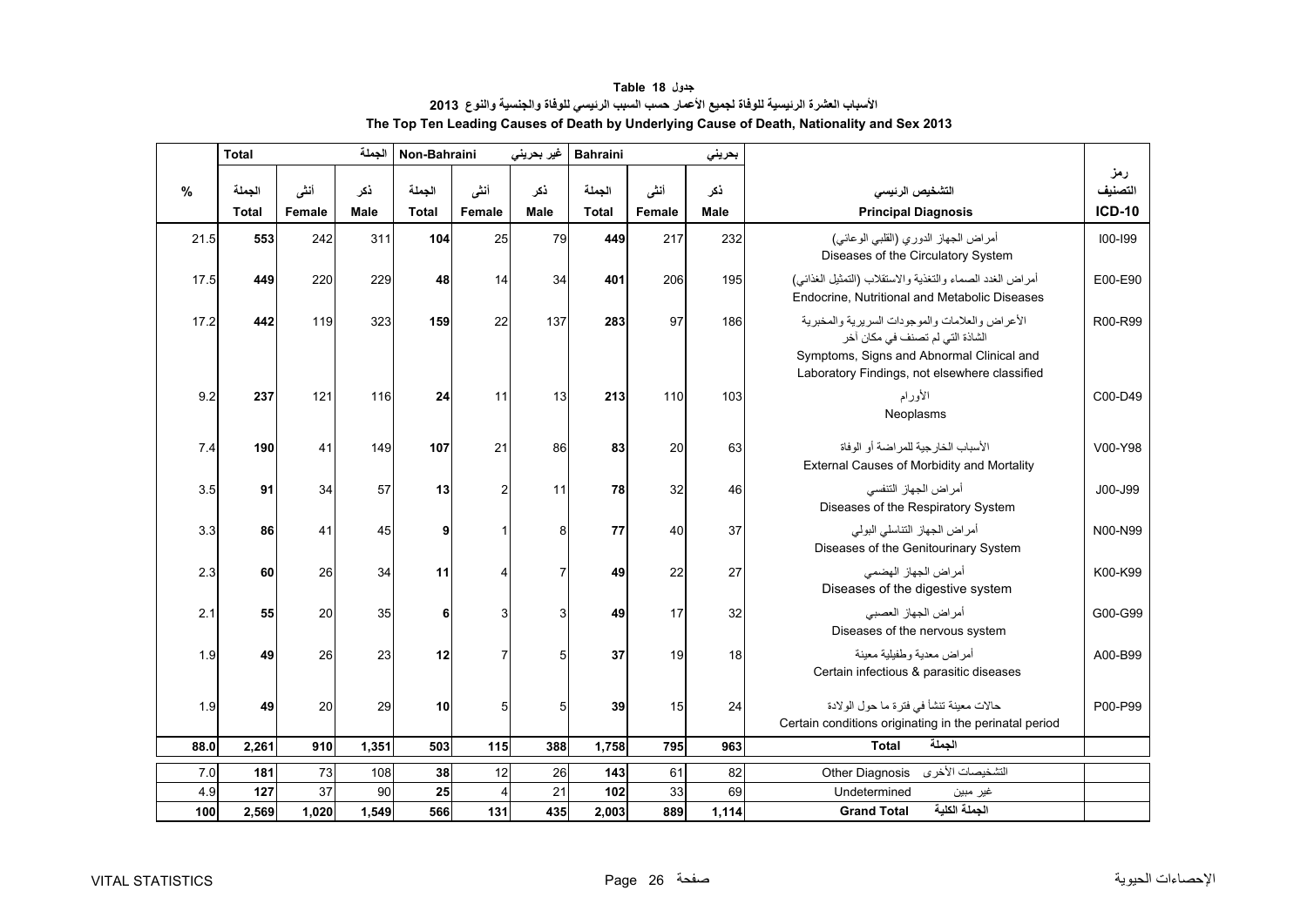<span id="page-26-0"></span>

|      |      |      |      |      | التشخيص الرئيسى                                                                                                                                                                      | رمز<br>التصنيف<br><b>ICD-10</b> |
|------|------|------|------|------|--------------------------------------------------------------------------------------------------------------------------------------------------------------------------------------|---------------------------------|
| 2013 | 2012 | 2011 | 2010 | 2009 | <b>Principal Diagnosis</b>                                                                                                                                                           | Code                            |
| 44.1 | 45.8 | 48.7 | 36.0 | 31.8 | أمراض الجهاز الدوري (القلبي الوعائي)<br>Diseases of the Circulatory System                                                                                                           | 100-199                         |
| 35.8 | 26.3 | 25.9 | 24.1 | 16.5 | أمراض الغدد الصماء و التغذية و الاستقلاب (التمثيل االغذائبي)<br>Endocrine, nutritional and metabolic diseases                                                                        | E00-E90                         |
| 35.3 | 38.9 | 45.5 | 53.4 | 58.4 | الأعر اض والعلامات والموجودات السربر بـة والمخبر بـة<br>الشاذة التي لم تصنف في مكان آخر<br>Symptoms, signs and abnormal clinical and<br>laboratory findings not elsewhere classified | R00-R99                         |
| 18.9 | 21.2 | 20.8 | 19.5 | 18.5 | الأورام<br>Neoplasms                                                                                                                                                                 | C00-D49                         |
| 15.2 | 16.3 | 14.0 | 14.7 | 18.5 | الأسباب الخار حبة للمر اضبة أو الوفاة<br>External Causes of Morbidity and Mortality                                                                                                  | V00-Y98                         |
| 7.3  | 10.1 | 12.5 | 8.1  | 14.8 | أمر اض الجهاز التنفسي<br>Diseases of the respiratory system                                                                                                                          | J00-J99                         |
| 6.9  | 10.1 | 12.1 | 9.2  | 11.7 | أمراض الجهازالنناسلي البولي<br>Diseases of the genitourinary system Neoplasms                                                                                                        | N00-N99                         |
| 4.8  | 4.4  | 4.4  | 4.3  | 5.8  | أمر اض الجهاز الهضمي<br>Diseases of the digestive system                                                                                                                             | K00-K99                         |
| 4.4  | 5.6  | 4.1  | 3.9  | 3.9  | أمراض الجهاز العصبي<br>Diseases of the nervous system                                                                                                                                | G00-G99                         |
| 3.9  | 5.1  | 6.6  | 6.1  | 7.2  | أمر اض معدبة وطفيلية معينة<br>Certain infectious & parasitic diseases                                                                                                                | A00-B99                         |
| 3.9  | 4.8  | 1.9  | 2.9  | 5.6  | حالات معينة تنشأ في فترة ما حول الولادة<br>Certain conditions originating in the perinatal period                                                                                    | P00-P99                         |

**جدول 19 Table معدالت أعلى عشرة أسباب للوفاة لكل 100,000 من السكان حسب السبب الرئيسي للوفاة 2009 - 2013 The Top Ten Leading Causes of Death Rates Per 100,000 Population by Underlying Cause of Death 2009 - 2013**

Notes:

released from Central Information Organization. .للمعلومات المركزي الجھاز من

مالحظات :

1) الوفيات تشمل بعض من الزوار . . visitors some include Deaths) 1 .<br>2) اعتمد عرض وترتيب أعلى عشرة أسباب للوفاة على معدلات السنة الحالية ,yecurrence of the 10 leading causes are based on the fasal year (2 therefore some previous years rates might be affected . . السابقة السنوات على ذلك الينطبق وقد ، فقط 3) تم تحديث المعدلات لعامي 2012 و 2013 حسب آخر اصدار للسكان السكان population 2013 rates were updated according to latest population (3) تم تحديث المعدلات لعامي 2012 and 2013 rates were updated according to latest populat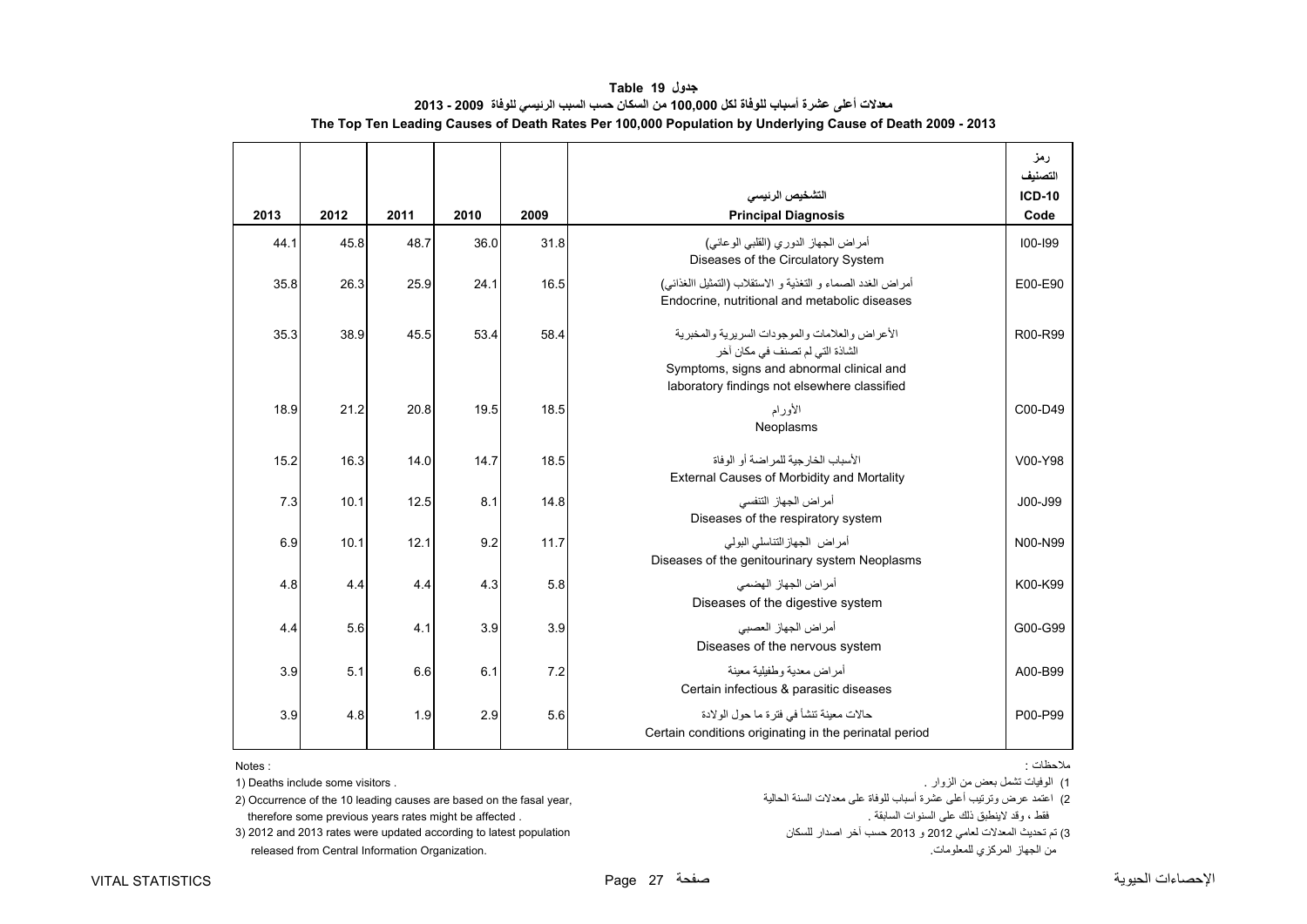**رسم بياني 05 Figure عدد ونسبة الوفيات المبلغ عنھا حسب السبب الرئيسي للوفاة الجنسية <sup>2013</sup> Number & Percentage of Reported Deaths by Underlying Cause of Death and Nationality 2013**

<span id="page-27-0"></span>

Number & Percentage of Deaths

مرجع: جدول 19 1